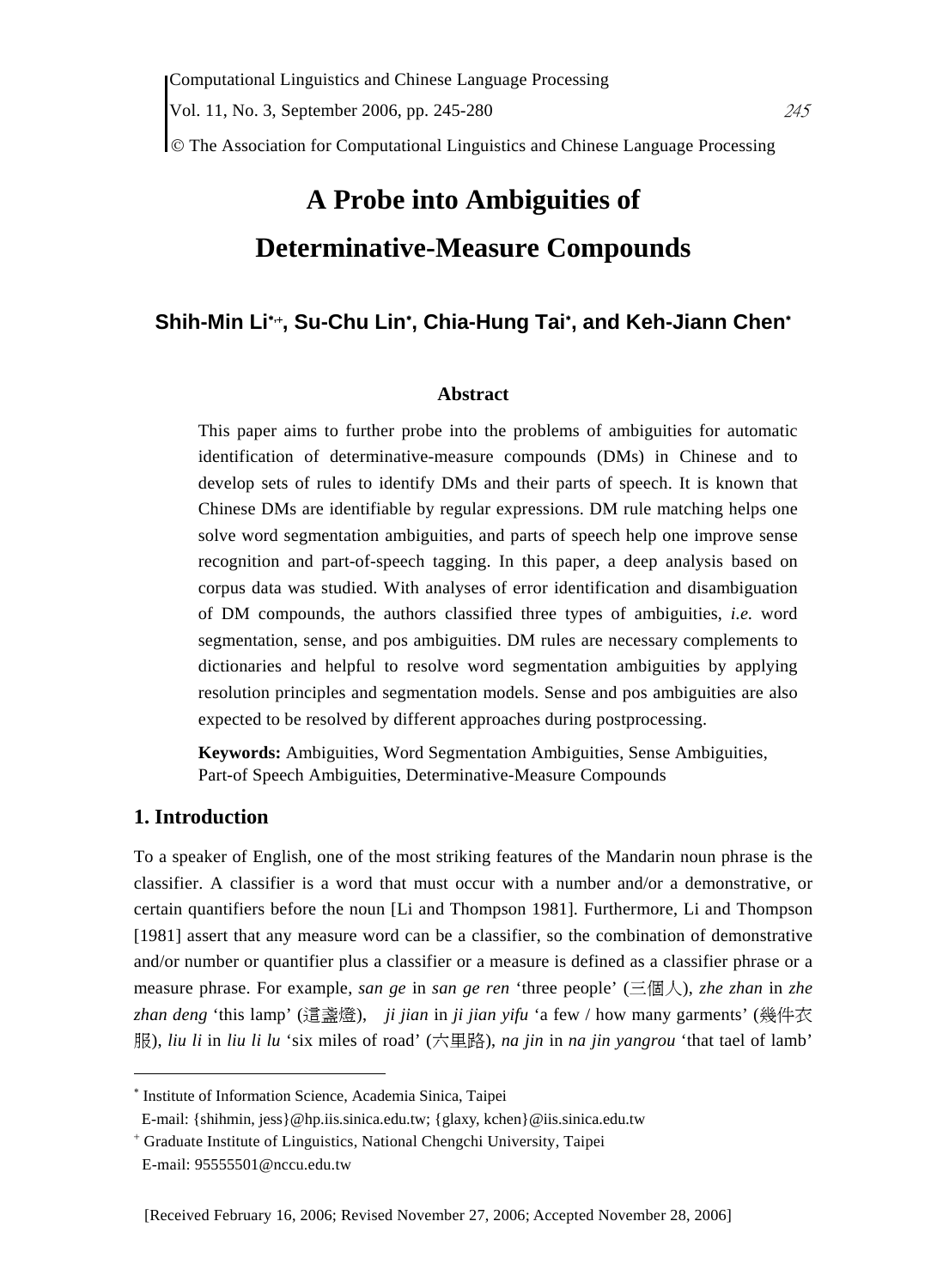(那斤羊肉) and *ji gang* in *ji gang cu* 'a few / how many vats of vinegar' (幾缸醋) are classifier phrases / measure phrases, which are regarded as Determinative-Measure (DM) compounds in Chao [1968]. A determinative (D) and a measure normally make a compound with unlimited versatility and form a transient word of no lexical import [Chao 1968]. Although the demonstratives, numerals, and measures may be listed exhaustedly, their combination is inexhaustible. It is impossible to list thoroughly all combinations of DMs in dictionaries. Therefore, it requires a representational model to express DM compounds in Chinese NLP.

In Chinese, word segmentation, sense, and pos (*i.e.* part-of-speech) ambiguities commonly occur in certain constructions of DMs or DM-like structures. For examples:

(1) 三個月餅舖的銷售量

| a.                                        | yuebingpu<br>sange                   |  | de              | xiaoshouliang |               |
|-------------------------------------------|--------------------------------------|--|-----------------|---------------|---------------|
|                                           | three-M                              |  | moon-cake store | DE            | sales volume  |
|                                           | three moon-cake stores' sales volume |  |                 |               |               |
|                                           | b. <i>sangeyue</i>                   |  | bingpu          | de            | xiaoshouliang |
|                                           | three-M months                       |  | cake store      | DE.           | sales volume  |
| the cake store's three-month sales volume |                                      |  |                 |               |               |

# (2) 取此名

- a. *qu ciming* choose this-M choose this one (person)
- b. *qu ci ming* name this name name it this name
- (3) 二十五年的審核、排隊、等待
	- a. *ershiwunian de shenhe paidui dengdai* twenty five-M DE examine line up wait examining, lining up and waiting in the year of twenty five
	- b. *ershiwunian de shenhe paidui dengdai* twenty five-M DE examine line up wait examining, lining up and waiting for twenty five years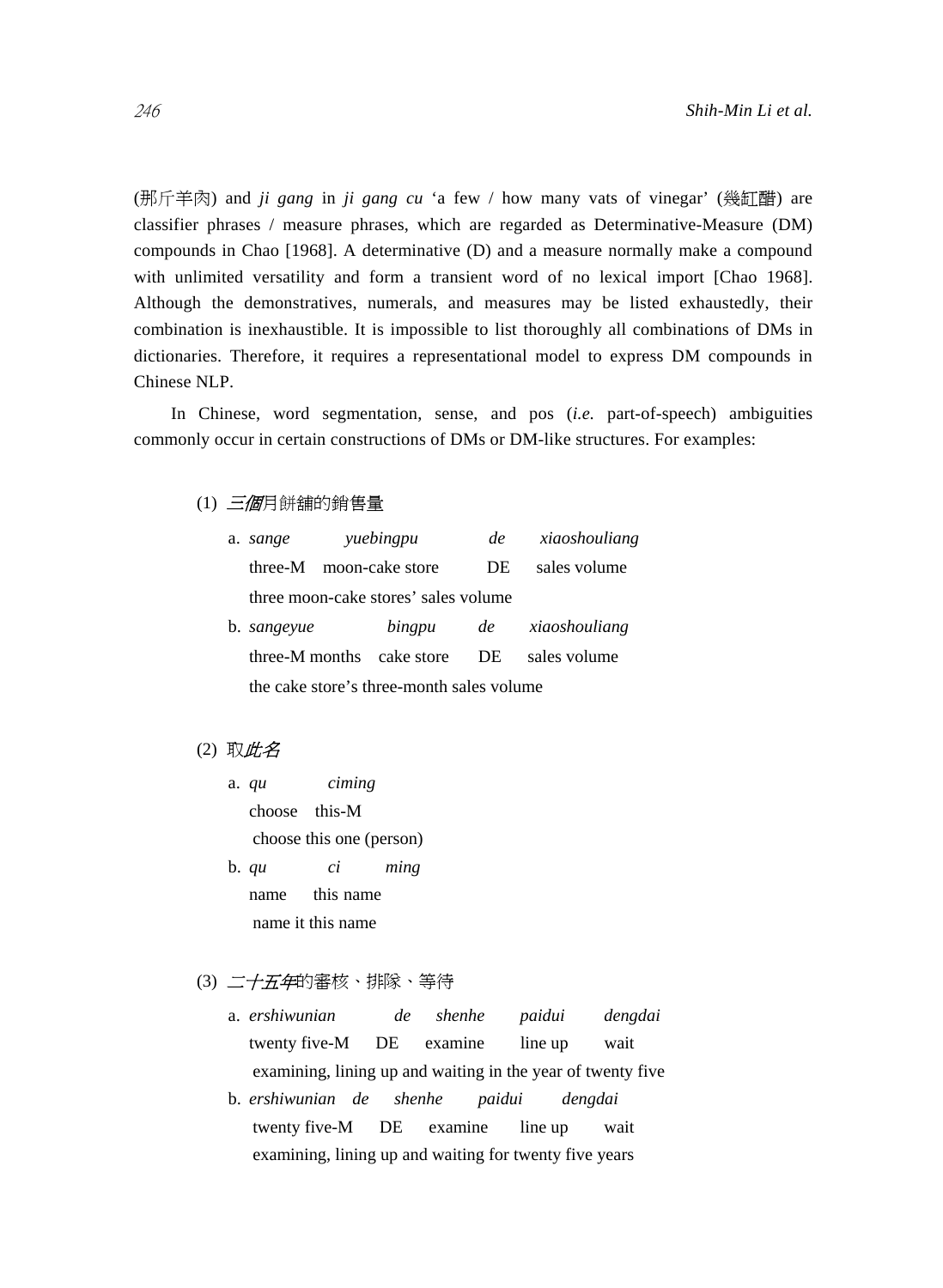The DM compound *sange* in example (1) modifies moon-cake stores as well as months. The string *sangeyuebingpu* can be segmented into either *sange yuebingpu* or *sangeyue bingpu*, which has word segmentation ambiguity. In example (2), *ming* functions either as a measure or as a noun. Although example (2) has two meanings and is sense ambiguous, the roles assigned to *ciming* in (2a) and (2b) are both the goal. In example (3), *ershiwunian* is a time referent, and it can either be a time point specifying the event-time of the verb or denote the period of time delimitating the time length of the event. In Sinica Treebank, no matter whether *ershiwunian* behaves as a time point or a time length, *ershiwunian* is tagged as a unit. When ershiwunian behaves as a time point, its pos is Ndaad and semantic role is time<sup>1</sup>. Furthermore, when *ershiwunian* behaves as a time length, its pos is DM and semantic role is duration. However, according to CKIP's word segmentation standard of Sinica Corpus, the temporal and locative DM structures are combined together when the meaning of the structure is not obtained from the composition of the components of the structure. Therefore, the temporal DM *ershiwunian* in (3a) is combined as a unit and tagged as Nd in Sinica Corpus while that in (3b) is segmented into two units, *i.e*. *ershiwu* and *nian*, and tagged as Neu and Nf individually. Therefore, example (3) has pos ambiguity. The different degrees of ambiguities are shown in examples  $(1)$  to  $(3)$ .

In this paper, we examine and analyze Mandarin Chinese DMs in Sinica Corpus and Sinica Treebank. In section 3, we introduce the regular expression approach to identify DMs and their poses. In section 4, we make a study of the structures and ambiguities of DMs, and then try to analyze and disambiguate these DMs. Section 5 is for implementation and evaluation.

# **2. Literature Review**

 $\overline{a}$ 

To deal with DMs, first one must give a proper definition to DMs. Thus, one can delimit the scope of the discussion. There are numerous discussions on determinatives as well as measures, especially on the types of measures.<sup>2</sup> The classification of measures is beyond the scope of this paper. To avoid confusion between classifiers and measures, one must pay attention to the relation between them. Tai [1994] asserts that in the literature on general grammar as well as Chinese grammar, classifiers and measures words are often treated together under one single framework of analysis. Chao [1968] treats classifiers as one kind of measure. In his definition, a measure is a bound morpheme which forms a DM compound with

 $<sup>1</sup>$  All the symbols such as Ndaad will be defined in the appendix of this paper.</sup>

 $2$  Chao [1968] and Li and Thompson [1981] detect measures and classifiers. He [2000] traces the diachronic names of measures and mentions related literature on measures. The dictionary of measures pressed by Mandarin Daily News Association and CKIP [1997] lists all the possible measures in Mandarin Chinese.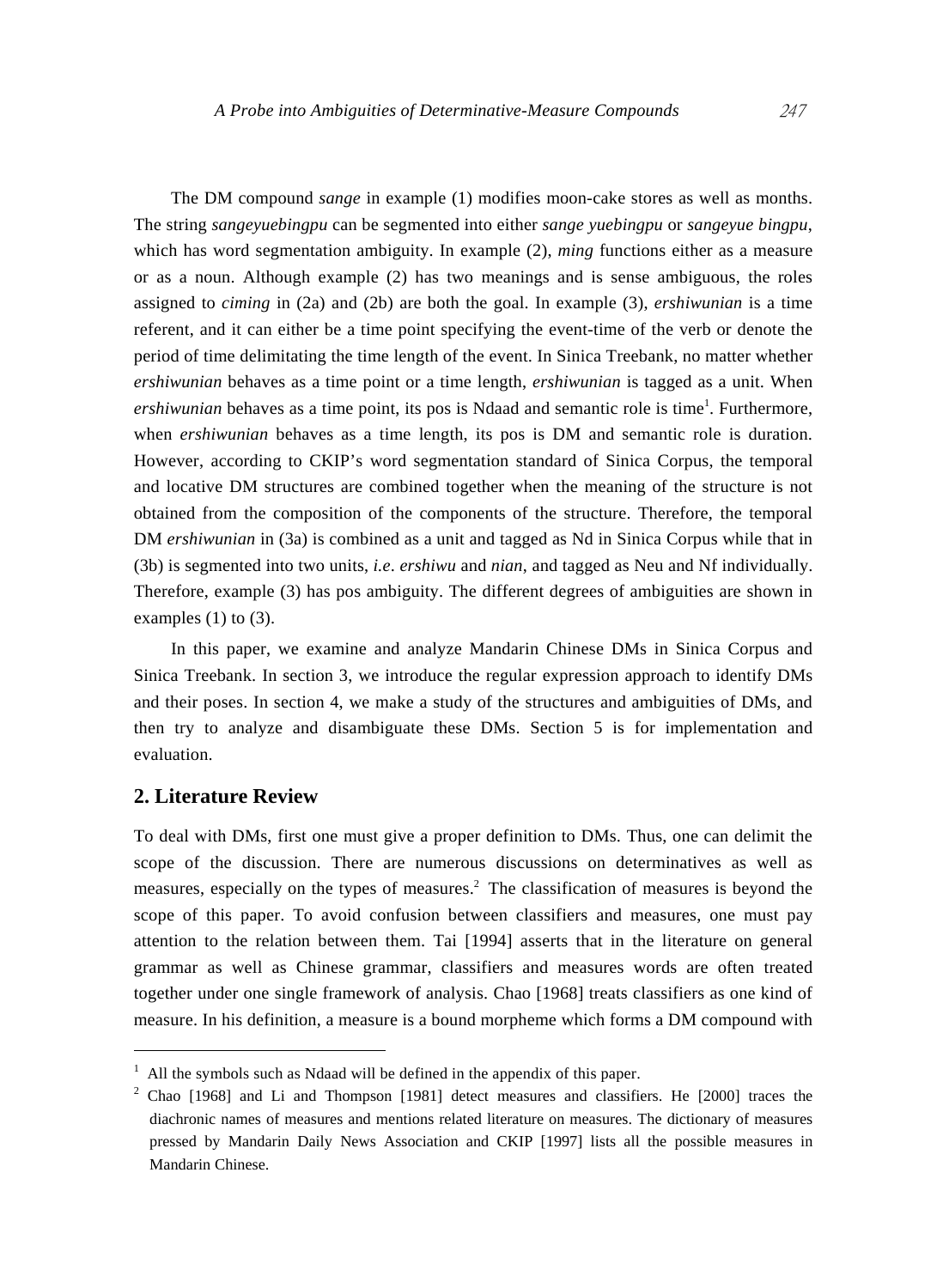one of the determinatives enumerated above [Chao 1968]. Classifiers are defined as 'individual measures', which is one of the nine kinds of measures. As was mentioned in the section of introduction, Chao considers that determinatives are listable and measures are largely listable so D and M can be defined by enumeration, and that DM compounds have unlimited versatility. However, Li and Thompson [1981] blend classifiers with measures. They conclude that, not only does a measure word generally not take a classifier, but also any measure word can be a classifier. In Tai's opinion [1944], in order to better understand the nature of categorization in a classifier system, it is not only desirable but also necessary to differentiate classifiers from measure words. These studies on the distinction between classifiers and measures are not very clear-cut. In this paper, we discuss ambiguities of DMs in NLP as well as adopt the CKIP DM rules and symbols of poses, and therefore inherit the definition of determinative-measure compounds (DMs) in Mo *et al.* [1991]. Mo *et al*. define a DM as the composition of one or more determinatives together with an optional measure. The definition of Mo *et al.* is used to apply to NLP and somewhat different from traditional linguistics definition.

As for ambiguity, Crystal [1991] specifies that the general sense of ambiguity is a word or sentence which expresses more than one meaning. The most widely discussed type of ambiguity in recent years has been grammatical (or structural) ambiguity. In the structure *new houses and shops*, it could be analysed either as *new* [*houses and shops*] (*i.e*. both are new) or [*new houses*] *and shops* (*i.e*. only the houses are new). Furthermore, according to Crystal's assertion, ambiguity which does not arise from the grammatical analysis of a sentence, but is due solely to the alternative meanings of an individual lexical item, is referred to as lexical ambiguity, *e.g. I found the table fascinating* (= 'object of furniture' or 'table of figures'). Moreover, the definition of structural and lexical ambiguities can be referred to Prins [2005]. Prins mentions if one restricts his or her attention to the syntax in texts, then one may focus on ambiguity in two forms. The first is lexical ambiguity, the second is structural ambiguity. Lexical ambiguity arises when one word can have several meanings. Structural ambiguity arises when parts of a sentence can be syntactically combined in more than one way. Prins believes humans can resolve most ambiguity, of both types, without even being consciously aware of the alternatives. The remaining ambiguity, of which we are aware, is resolved when knowledge about the world is used in combination with what is known about the linguistic context of the ambiguity to arrive at the most likely analysis. Jurafsky and Martin [2000] define ambiguity as a sentence or words which can have more than one parse. Deciding which category a word belongs to can be solved by part-of-speech tagging. Deciding what sense a word has can be solved by word sense disambiguation. Resolutions of part-of-speech and word sense ambiguities are two important kinds of lexical disambiguation [Jurafsky and Martin 2000]. Furthermore, structural ambiguity occurs when the grammar assigns more than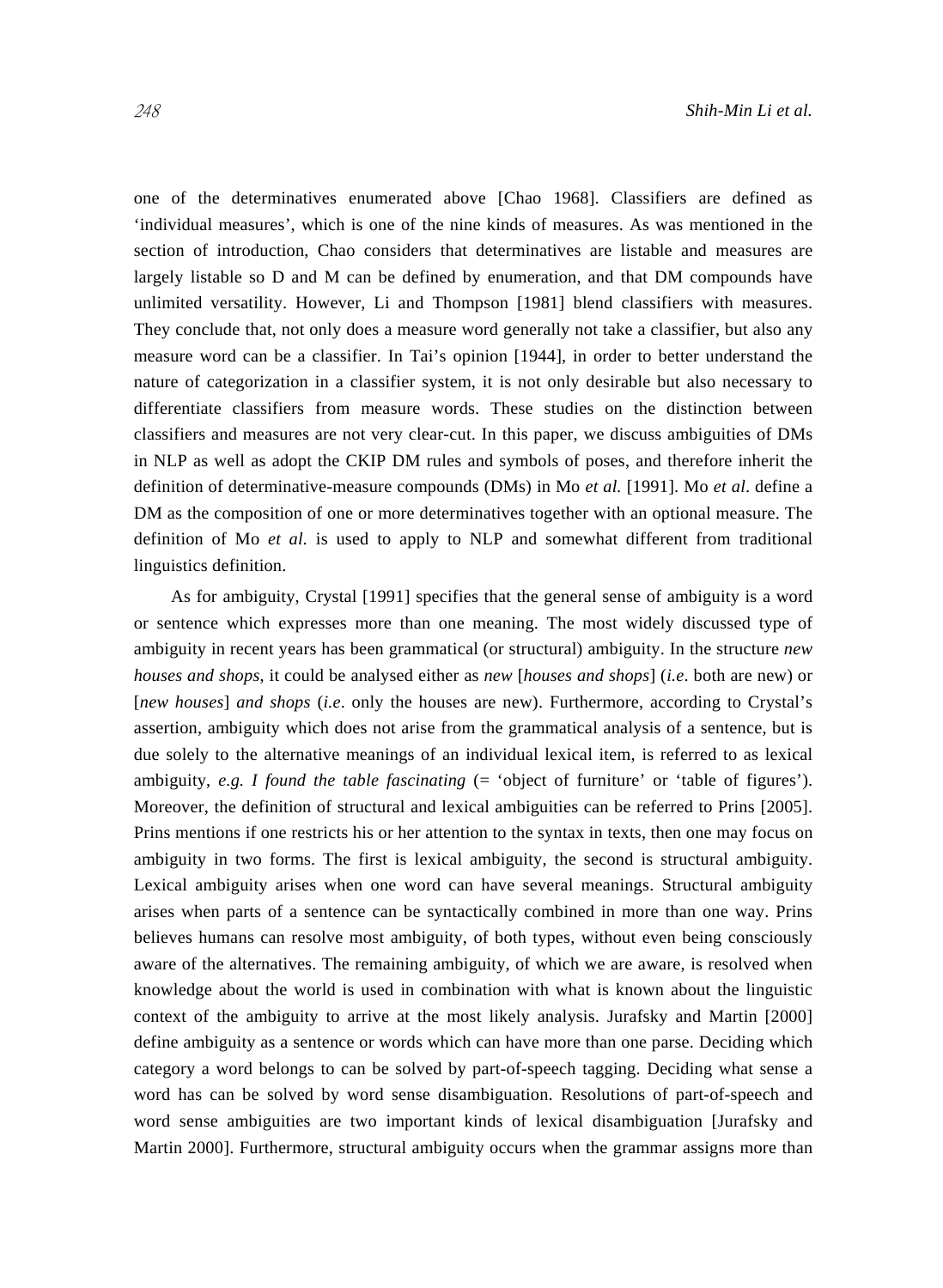one possible parse to a sentence. Structural disambiguation / syntactic disambiguation can be addressed by probabilistic parsing. Three particularly common kinds of structural ambiguity are attachment ambiguity, coordination ambiguity, and noun-phrase bracketing ambiguity [Jurafsky and Martin 2000]. In the following analysis, we find that Prins' division of ambiguity into structural ambiguity and lexical ambiguity is not enough to deal with ambiguities in NLP. One must apply Jurafsky and Martin's classification to obtain more detailed discussion on ambiguities of DMs in NLP. Word segmentation ambiguity caused by different segmentation of words is a kind of structural ambiguity. With the same word segmentation, that string of words may still be ambiguous because the string may either have more than one meaning or have different parts of speech, semantic roles and functions. Therefore, weone have sense ambiguity and pos ambiguity, which are the two subtypes of lexical ambiguities of DMs.

#### **3. Regular Expression Approach for Identifying DMs**

In this section, we introduce the regular expression approach to identify different types of DMs, their representational rules and their poses. Since this paper focuses on the DM defined in Mo *et al*., which is the composition of one or more determinatives together with an optional measure, the DM structure includes prototypical DMs, variant forms of DMs (*e.g*. the ellipsis of the determinative and the insertion of an adjective into a DM<sup>3</sup>), reduplicative forms of DMs (*e.g.* the reduplication of 'M', 'DM' or 'AM'), and forms of the numeral *yi* preceding the reduplicative measures (*e.g.* '*yi*MM' ( $-MM$ ) and '*yiAM*' ( $-AM$ )). Due to the infinite of the number of possible DMs, Mo *et al.* [1991] proposed identification of DMs by regular expression before parsing as part of their morphological module in NLP. For example, when the DM compound is the composition of one determinative, *e.g.* numerals in (4), rules (5a), (5b) or (5c) will first apply, and then rules (5d), 5(e) or (5f) will apply to compose complex numeral structures, and finally rules (5g) will apply to generate the pos Neu of numeral structures. From the processes of regular expression, the numerals 534 and 319 in (4) are auto-tagged as Neu.

(4) 鼓勵*534*人完成*319*鄉之旅

 $\overline{a}$ 

*guli wubaisanshisi ren wancheng*  encourage five hundred thirty four person accomplish *sanbaiyishijiu xiang zhi lu*  three hundred and nineteen village DE travel encourage 534 persons to accomplish the travel around 319 villages

<sup>3</sup> The insertion of an adjective into a DM has the form of '*yi*AM'.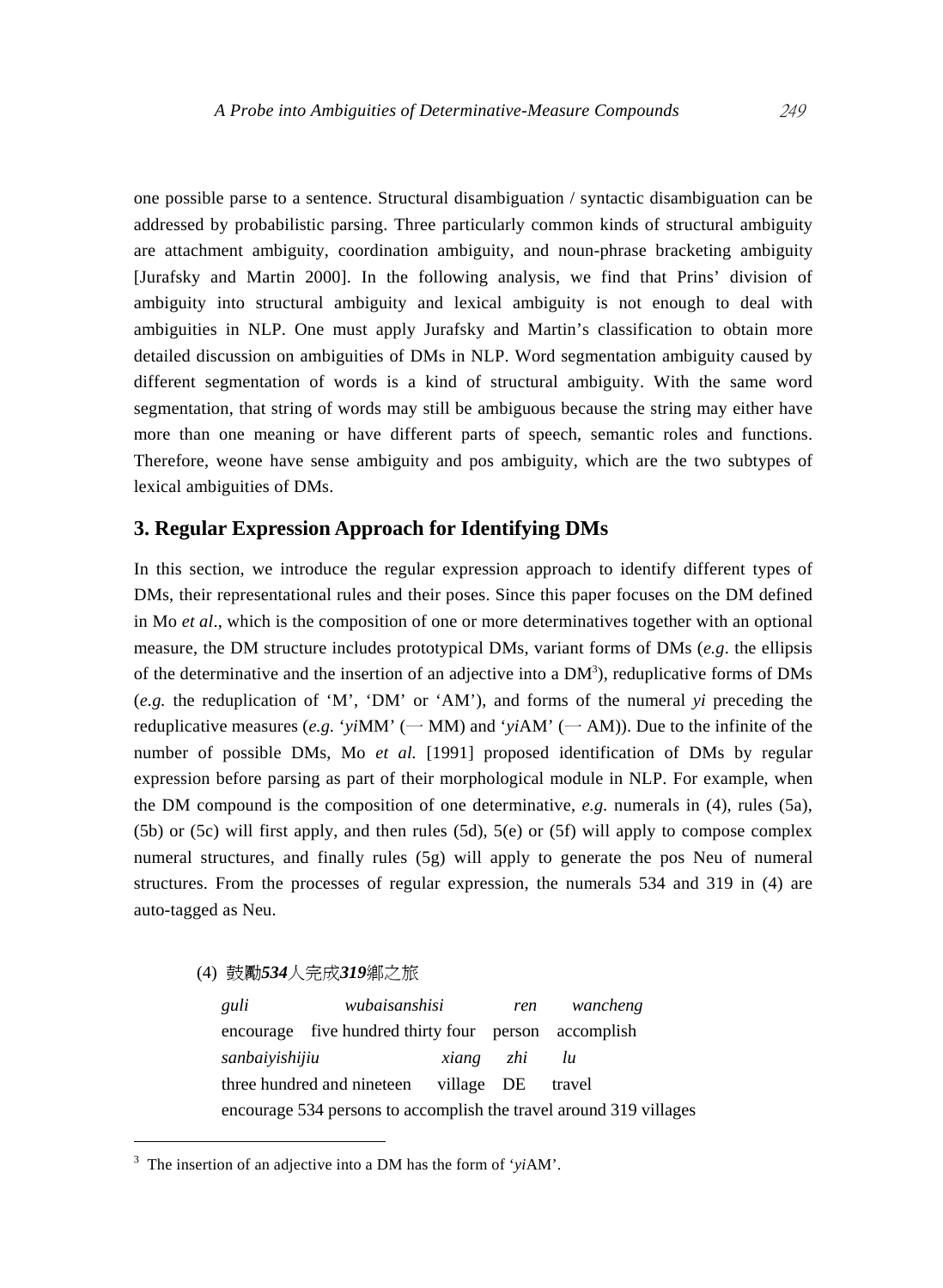|          | (5) a. NO1 = { $\bigcirc$ , $\bigcirc$ , $\bigcirc$ , $\overline{m}$ , $\Xi$ , $\overline{m}$ , $\overline{H}$ , $\overline{r}$ , $\bigcirc$ , $\bigcirc$ , $\bigcirc$ , $\bigcirc$ , $\bigcirc$ , $\overline{r}$ , $\bigcirc$ , $\overline{r}$ , $\overline{r}$ , $\overline{r}$ , $\overline{r}$ , $\overline{r}$ , $\overline{r}$ , $\overline{r}$ , $\overline{r}$ , $\overline{r}$ |
|----------|-----------------------------------------------------------------------------------------------------------------------------------------------------------------------------------------------------------------------------------------------------------------------------------------------------------------------------------------------------------------------------------------|
| b. NO2   | ={壹,貳,參,肆,伍,陸,柒,捌,玖,拾,佰,仟,萬,億,兆,零,幾};                                                                                                                                                                                                                                                                                                                                                   |
|          | c. NO3 = { $1, 2, 3, 4, 5, 6, 7, 8, 9, 0, \overline{p},$ $\overline{f}, \overline{g}, \overline{g}, \overline{g}, \overline{g}$ };                                                                                                                                                                                                                                                      |
|          | d. IN1 $\rightarrow$ { NO1 <sup>*</sup> , NO3 <sup>*</sup> };                                                                                                                                                                                                                                                                                                                           |
| e. $IN2$ | $\sim$ NO2* :                                                                                                                                                                                                                                                                                                                                                                           |
| f. IN3   | -> {IN1,IN2} {多,餘,來,幾} ({萬,億,兆});                                                                                                                                                                                                                                                                                                                                                       |
|          | g. Neu $\rightarrow$ {IN1,IN2,IN3,IN4,IN5,DN} ;                                                                                                                                                                                                                                                                                                                                         |

Regular expression approach also applies in dealing with ordinal numbers, decimals, and fractional numbers. The ordinal number *diyi* in (6) applies rules (9) and (5g) so that it is regarded as a unit and tagged as Neu. Rules (10) and (5g) apply to decimals such as *sandianyi* in (7). Therefore, decimals are viewed as one unit and tagged as Neu. Depending upon the forms of fractional numbers, rules (11a) or (11b) apply to fractional numbers like *sanfenzhiyi* in  $(8)$  and are treated as single units. Then, after application of rules  $(11a)$  or  $(11b)$ , rule  $(11c)$ applies to the fractional numbers. Thus the fractional numbers are tagged as Neqa.

(6) 假學術活動中心第一會議室召開

*jia xveshu huodung zhongxin diyi hueiyishi zhaokai*  at academic activity center first auditorium convene convene at the first auditorium in the Center for Academic Activities

(7) 得分只有三點一

*defen zhiyou sandianyi*  point only three point one get only 3.1 points

(8) 等於是一日的*三分之一* 

*dengyu shi yiri de sanfenzhiyi*  equal SHI one day DE one third is equal to one day of third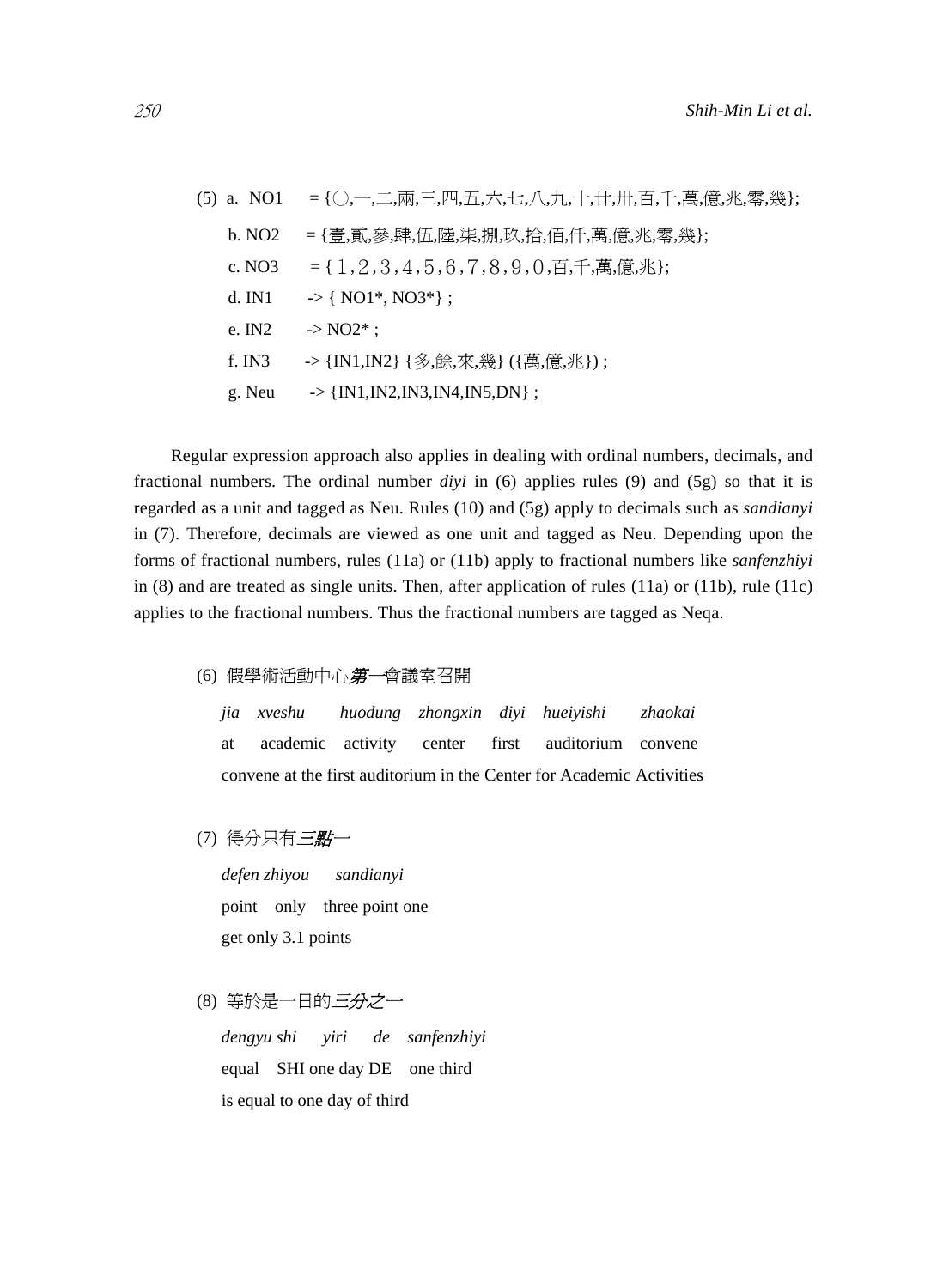- (9) IN5  $\rightarrow$  {第} {IN1,IN2};
- (10) DN  $\rightarrow$  IN1 {  $\cdot$ , ., ,  $\cdot$ , \\\\\lin {\langle 1}} IN1 ;

\n- (11) a. FN1 
$$
\rightarrow
$$
 (IN1 { $\times$ }) IN1 { $\land$   $\rightarrow$  (IN1, DN) ({ $\oplus$ ,  $\overline{3}$ }) ;
\n- b. FN2  $\rightarrow$  {DN, IN1} { $\%$ };
\n- c. Nega  $\rightarrow$  {NE5a, WQ,QQ,DQ1,DQ2,PQ,FN1,FN2,FN3, NOP3,RD13};
\n

Below, DM structures of classes are also rule design and poses are identified by rule types.

# (12) 北市文昌國小五年一班

| *a. beishi  | wenchang  | guoxiao                                                         | wunian | yiban                 |
|-------------|-----------|-----------------------------------------------------------------|--------|-----------------------|
| Taipei City |           | Wen-Chang elementary school                                     | five-M | one-M                 |
| b. beishi   | wenchang  | guoxiao                                                         |        | wunianyiban           |
| Taipei City | Wen-Chang | elementary school                                               |        | Fifth Grade Class One |
|             |           | the Fifth Grade Class One in Taipei Wen Chang Elementary school |        |                       |

- (13) a. CNP  $\rightarrow$  IN1 { $\#$ } {IN1,ON} { $\mathcal{H}$ };
	- b. Ncb  $\rightarrow \{NC1, NC2, NC3, CNP, DSP1\}$ ;

DM rules will generate/identify ambiguous DM compounds, *e.g*. (12). If *nian* and *ban* are regarded as measures, *wunianyiban* is segmented into two DMs, *i.e*. *wunian* 'five years' and *yiban* 'one run', like (12a). Therefore, when identifying DMs treated as classes, one has to apply the resolution principles and two DM rules (13a) and (13b). Then, classes in schools such as (12b) are viewed as a single unit, and the noun phrase *wunianyiban* is restricted to be a unit with the pos Ncb. The word segmentation algorithm will reduce semantic anomalies resulting from possible parses of sentences.

When dealing with addresses, especially indicating the floor, number, alley, lane, section and neighbourhood, we also adopt a regular expression approach for identification. The following instances show the same forms with different segmentation between DMs and addresses.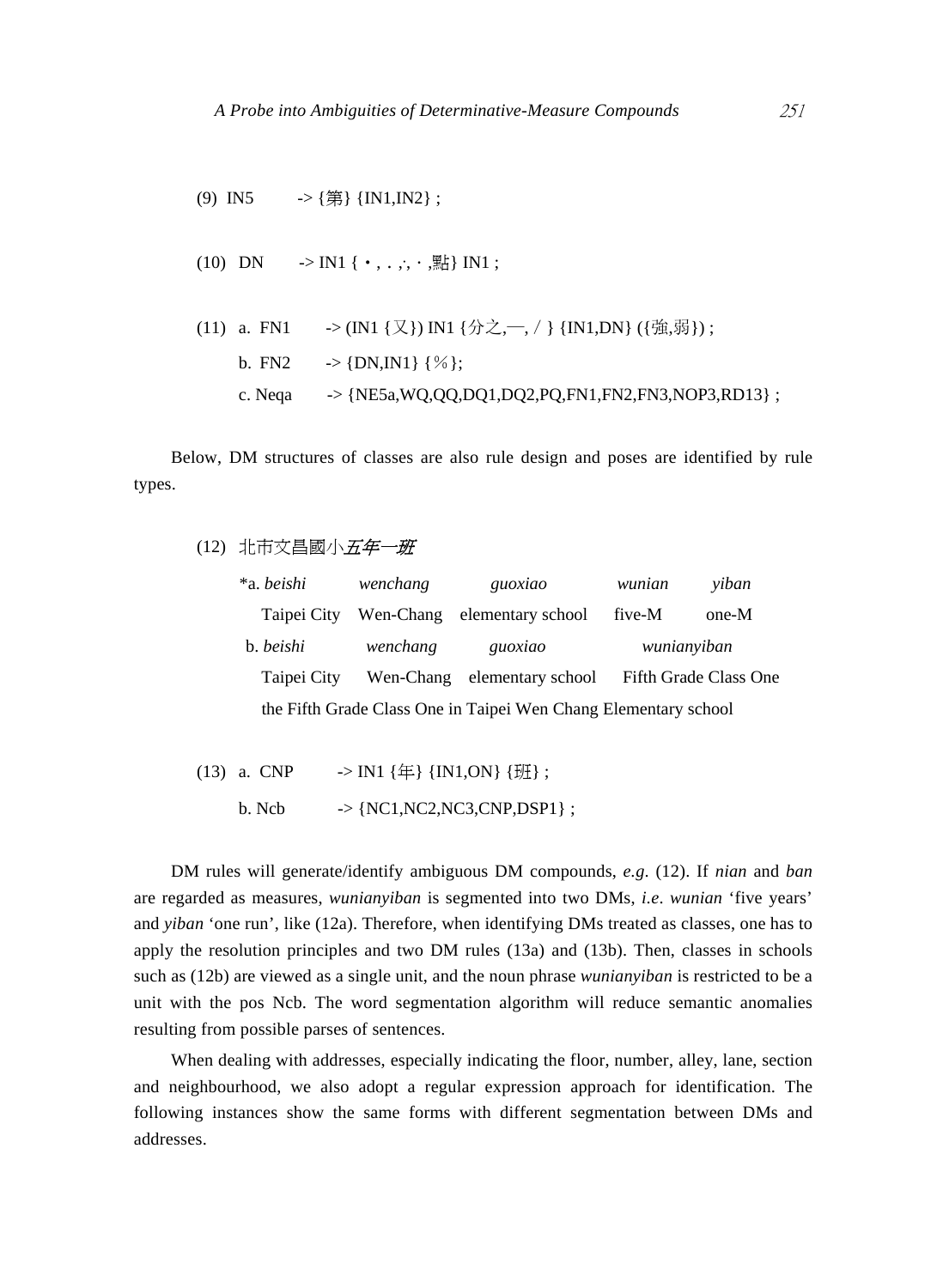#### (14) 日前遷至台北市信義路*三段七號三樓之一*

*riqian qian zhi taibeishi xinyilu sanduan qihao sanlouzhiyi*  a few days ago move to Taipei City XinYi Rd. Sec. 3 No. 7 3F-1 a few days ago, moved to 3F-1, No. 7, XinYi Rd., Sec. 3, Taipei

#### (15) 行經屏市長安里竹圍巷一之一 $0$ 二號時

*xing jing pingshi changanli zhuweixiang yizhiyilingerhao shi*  Go through Pingtung City Changan Village Zhuwei Lane No. 1-102 as when going through No. 1-102, Zhuwei Lane, Changan Village, Pingtung City

- (16) a. NC1 -> IN1 {鄰,巷,弄,段,號,樓};
	- b. NC2  $\longrightarrow$  IN1 {樓,號} {之,-} IN1;
	- c. NC3  $\longrightarrow$  IN1 {之,-} IN1 {號};

Normally, DMs such as *sanlouzhiyi* and *yizhiyilingerhao* are segmented into several units. The former is segmented into three units, *i.e. sanlou* 'the third floor', *zhi* 'DE' and *yi* 'one' while the latter is segmented into three units, *i.e*. *yi* 'one', *zhi* 'DE' and *yilingerhao* 'No. 102'. However, according to CKIP Technical Report 96-01 (1996: 50), the determinative measure structures expressing time and location will be combined together as a unit. The reason why the locative DMs are combined is because the first joint principle of segmentation stipulates that when the meaning of a string of words is not obtained from the composition of these components, this string should be segmented as a unit. Consequently, in (14), DM rule (16a) applies to *sanduan* and *qihao*, and DM rule (16b) applies to *sanlouzhiyi*. In (15), *yizhiyilingerhao* applies DM rule (16c). Then *sanduan*, *qihao*, *sanlouzhiyi* and *yizhiyilingerhao* are all processed by the application of DM rule (13b). Thus *sanduan*, *qihao*  and *sanlouzhiyi* in (14) and *yizhiyilingerhao* in (15) are all segmented as a single unit and tagged as Ncb, not DM, in Sinica Treebank.

To deal with the reduplicative measures, *e.g.* '*yi*MM' ( $-MM$ ) and 'MM' ( $MM$ ), we also adopt a context-sensitive regular expression to identify them. For example, *zhongzhong* in (17) and *yizhangzhang* in (18) are regarded as a single unit. First, the context-sensitive DM rule (19) is applied, where two measure words in MM are restricted to be equal, and then rule (11c), so the form of reduplicative measures with a preceding optional *yi* is tagged as Neqa.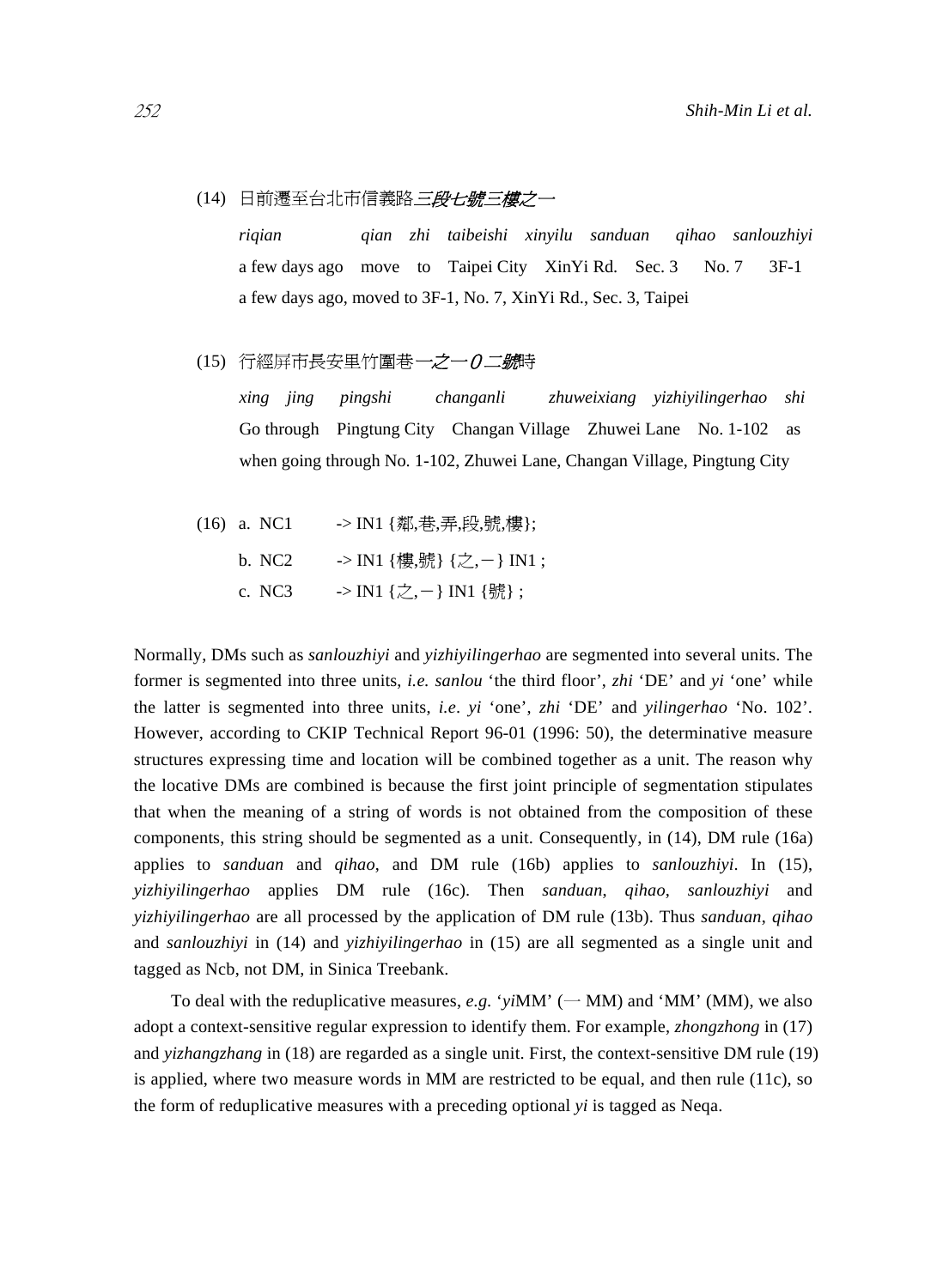(17) 種種問題

*zhongzhong wenti*  all kinds of question all sorts of questions

#### (18) 一*張張*海報

*yizhangzhang haibao*  sheets of poster sheets of posters

(19) RD13  $\rightarrow$  ({-}) M M;

From the examples and rules illustrated above, one knows that the regular expression approach helps people identify certain DMs. However, DMs still have ambiguities.

# **4. Ambiguities of DMs**

The adoption of DMs rules really improves the recall of recognition, but one still has to resolve segmentation, sense, and pos ambiguities of DMs as shown in the preceding examples in Section 1.

# **4.1 Word Segmentation Ambiguities of DMs**

There are two types of word segmentation ambiguities, *i.e*. covering ambiguities and overlapping ambiguities.

#### **Type1: Covering ambiguities**

(20) 一服藥就見效

a. *yi fuyao jiu jianxiao*

one take medicine then take effect

Every time when he takes medicine, the illness is completely cured.

b. *yifu yao jiu jianxiao*

one-M medicine then take effect

One dose is effective.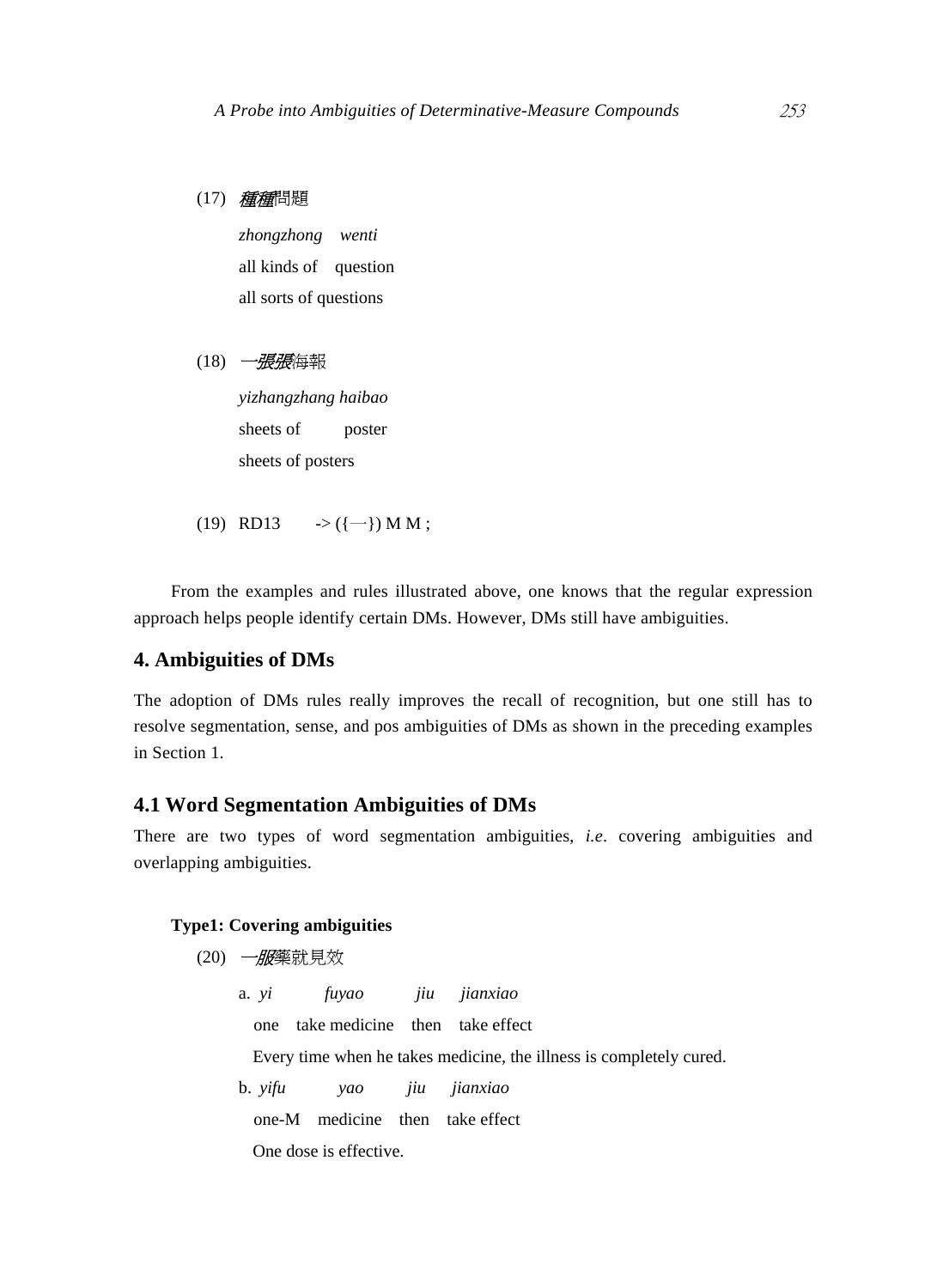(21) 他們家四口人

\*a. *tamen jia si kou ren* they family four mouth person b. *tamen jia sikou ren*  they family four-M person Their family has four members.

Covering ambiguities are always associated with sense ambiguities, since different segmentations result in different sense interpretations. Goh *et al*. [2005] mention that the covering ambiguity is defined as follows: For a string  $w = xy$ ,  $x \in W$ ,  $y \in W$ , and  $w \in$ W. As almost any single character in Chinese can be considered a word, the above definition reflects only those cases where both word boundaries .../xy/... and .../x/y/... can be found in sentences. Example (20) is ambiguous in its meaning and has two different segmentations. When *fu* functions as a verb, *fuyao* is segmented as a unit, and the meaning of (20) is (20a). When *fu* functions as a measure, *yifu* is tagged as DM, and the meaning of (20) is (20b). Because the combinations of determinatives and measures are countless, DMs such as *yifu* won't be listed in the CKIP dictionary. Different word segmentation will bring structural ambiguities forth. Another segmentation ambiguity exists in the ellipsis of the determinatives. In (21), *kou* is sense ambiguous in that it functions as a noun or as a measure. When *kou* behaves as a noun in (21a), the sentence is semantically anomalous and syntactically ungrammatical. Only when *kou* functions as a measure, will the sentence (21b) be well-processed.

#### **Type 2: Overlapping ambiguities**

(22) 一串串珠飾品

- a. *yichuan chuanzhu shipin* one-M beads accouterment one string of beads
- b. *yichuanchuan zhushipin* several strings beady crystal several strings of beady crystals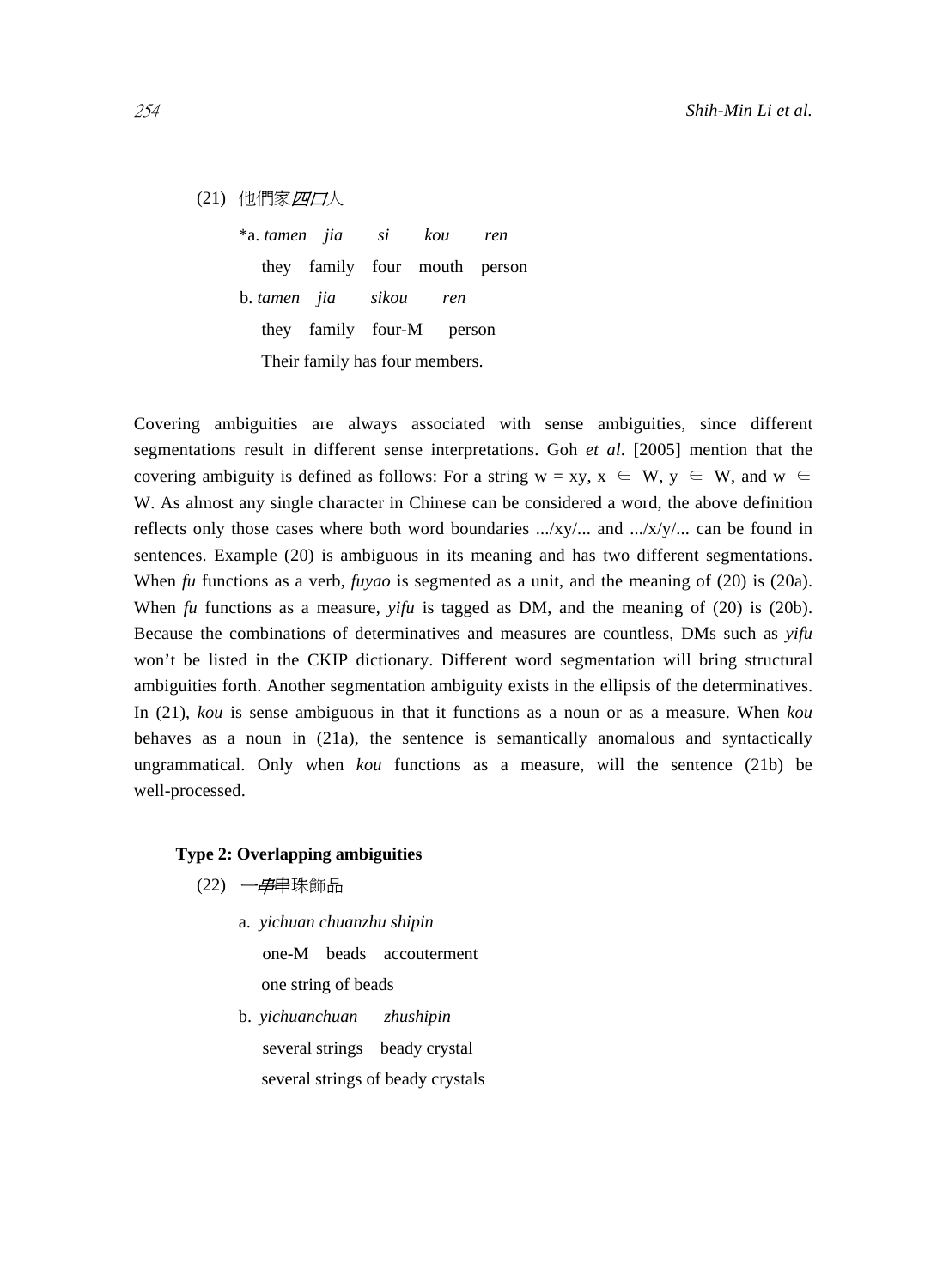#### (23) 媽媽講了一個月亮的故事

- a. *mama jiang le yige yueliang de gushi* mother tell LE one-M moon DE story Mother told a story about the moon.
- b. *mama jiang le yige yue liang de gushi* mother tell LE one-M month Liang DE story Mother had told for a month about Liang's story.
- (24) 第一派對分三部分

# a. *diyi paiduei fen san bufen* first party divide three part The first party is divided into three sections. b. *diyipai dueifen san bufen*

first group dichotomize three part The first group dichotomized into three parts.

Goh *et al.* [2005] state that overlapping the ambiguity is defined as follows: For a string  $w =$ xyz, both w1 = xy  $\in$  W and w2 = yz  $\in$  W hold. Mo *et al.* [1991] list a resolution principle to reduce word segmentation ambiguity. The principle asserts if ambiguous word breaks occur between the words in the lexicon and the DMs, the words in the lexicon should have higher priority to get the shared characters. Therefore, (22a), (23a) and (24a) have higher priority to  $(22b)$ ,  $(23b)$  and  $(24b)$ , individually.

According to the above discussions, to resolve word segmentation ambiguities, we propose the following resolution principles which were implemented in the word segmentation system of Ma and Chen [2003].

- a) DM compounds are expressed and matched by regular expressions.
- b) Lexical words have higher precedence than DM compounds (cf. 22, 23, 24).
- c) Longest matching principle (*i.e*. 9, 10, 11, 13, 16, 19): a long DM has higher precedence than a short DM (*cf.* 6, 7, 8, 12 14, 15, 17, 18).
- d) Covering ambiguities are resolved by collocation context (cf. 20, 21).

The word segmentation ambiguity is caused by different possible segmentations. Although the above examples have ambiguities, after the application of the resolution principles, the ambiguous segmentation is resolved and the correct segmentation has higher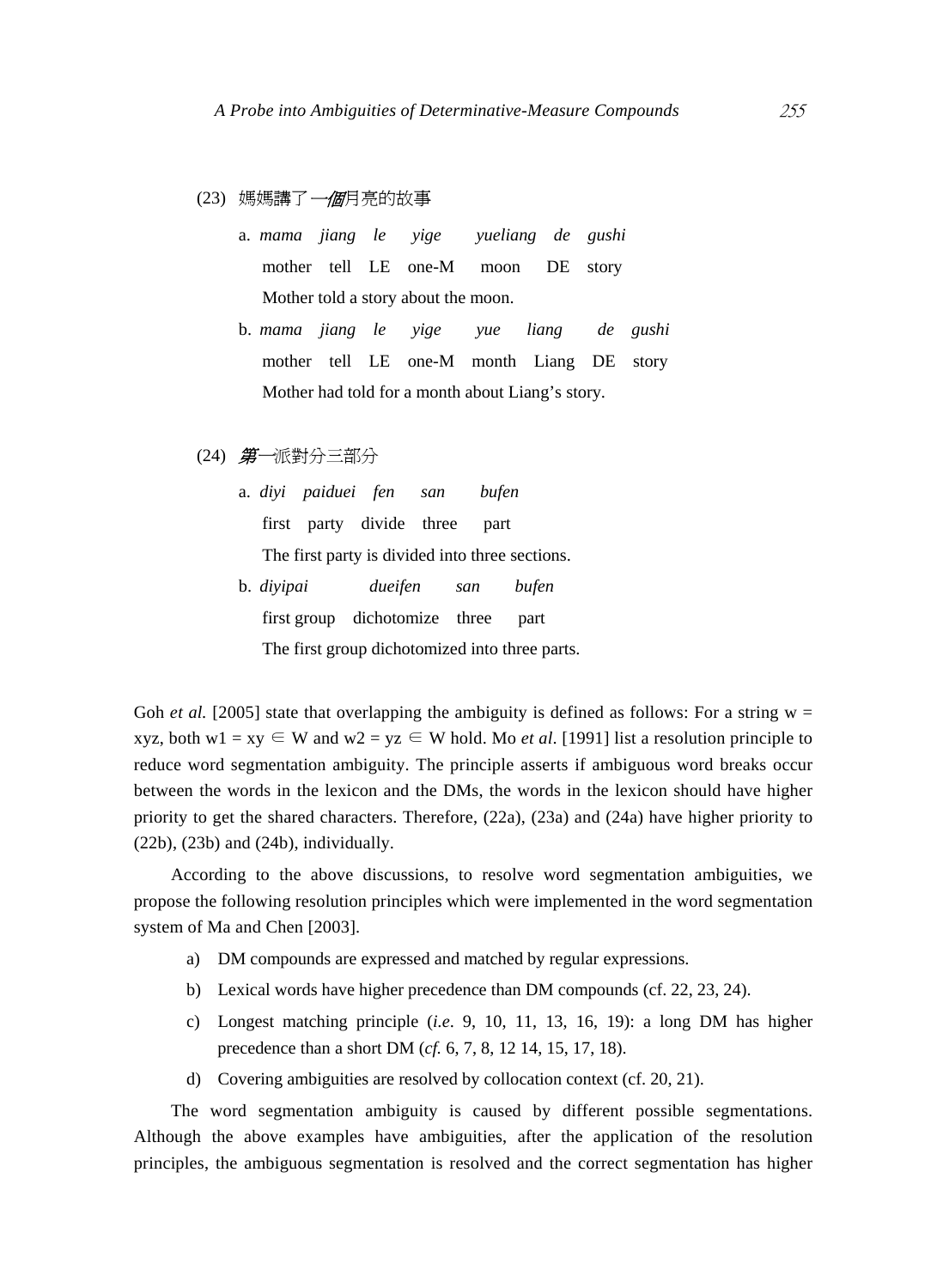priority.

# **4.2 Sense Ambiguities of DMs**

Senses and semantic functions of DMs are sometimes related to the types of measures. The sense of certain types of DMs can be identified by types of measures. However, as usual, some DMs have ambiguous senses. Their ambiguity resolution is almost equivalent to word sense disambiguation. Therefore, context sensitive rules and collocation bi-grams are suitable information for resolving sense ambiguities. Methods for word sense disambiguation are also applicable for DMs.

As mentioned in Section 3, we have adopted a regular expression approach for identifying structures denoting addresses. For example, DM rule (16a) is applied to segment *yiduan*, *bahao*, and *yilou* in (25) as single units, and each of them is tagged as Ncb. However, in (26), *hao* and *duan* are both measures specifying the fixed amount or quantity of the road, so *yiyiqihao* and *yiduan* are both tagged as DM. Examples (25) and (26) have sense ambiguities during the processes of DM recognition, so they will be automatically segmented as (25a) and (25b) as well as (26a) and (26b), individually. According to CKIP Technical Report 96-01 (1996), locative DMs are combined so that one can disambiguate (25) and (26). Then, the correct segmentations (25b) and (26b) are resumed according to their contexts.

(25) 羅斯福路一段八號一模

| *a. luosifulu                           |              | yiduan bahao | vilou       |
|-----------------------------------------|--------------|--------------|-------------|
| Roosevelt Rd. one-M eight-M first floor |              |              |             |
| b. luosifulu                            | yiduan bahao |              | vilou       |
| Roosevelt Rd. Sec. 1 No. 8              |              |              | first floor |
| 1 F, No. 8, Roosevelt Rd., Sec. 1       |              |              |             |

# (26) 屬於 1 1 7號公路的一段

|  | *a. shuyu yiyiqihao gonglu de yiduan |  |  |
|--|--------------------------------------|--|--|
|  | belong No. 117 road DE Sec. 1        |  |  |
|  | b. shuyu yiyiqihao gonglu de yiduan  |  |  |
|  | belong 117-M road DE one-M           |  |  |
|  | belong to a part of the 117th road   |  |  |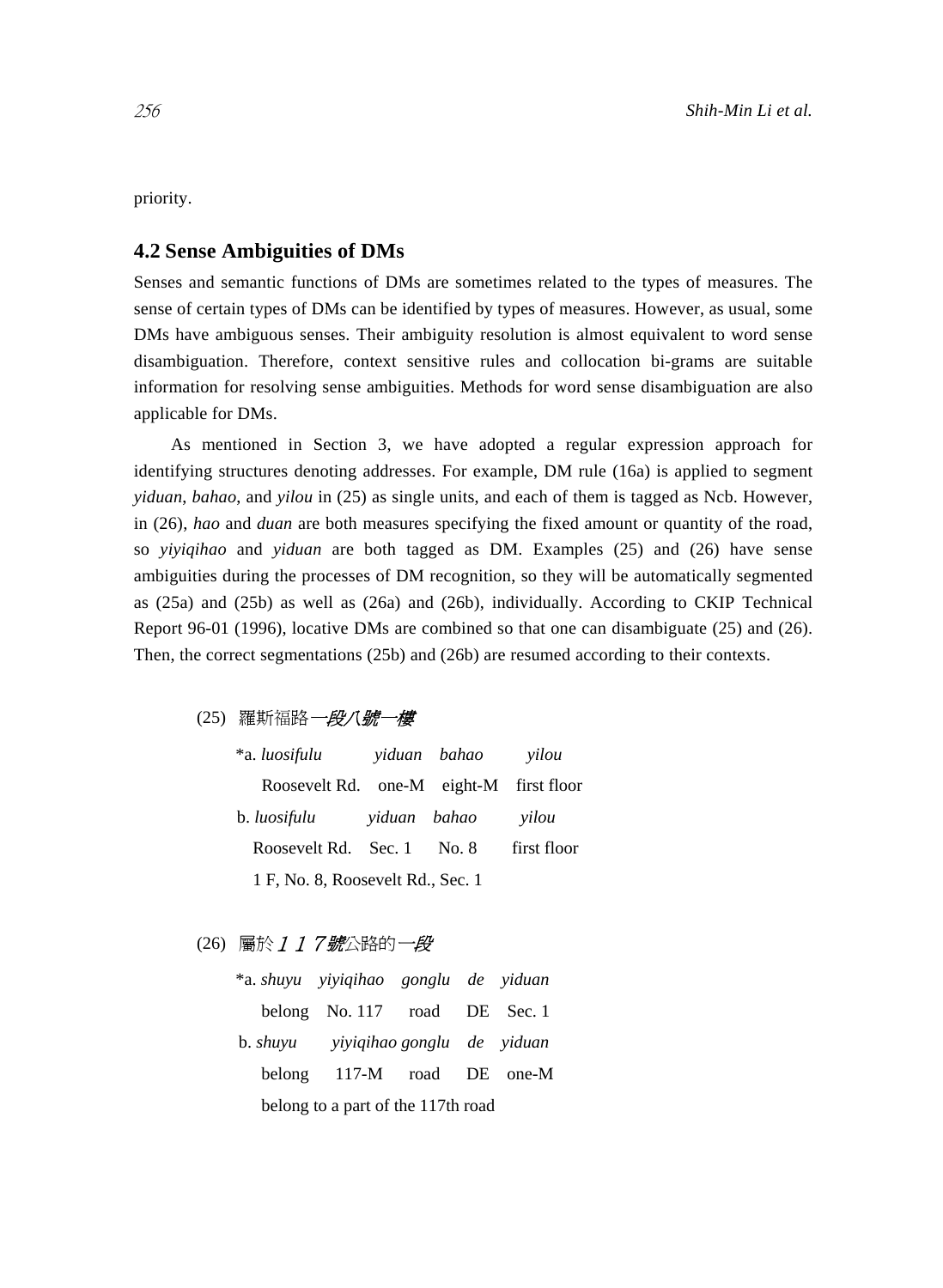Similar to dealing with addresses, sense ambiguities occur when one refers to percentages. One can adopt two forms to represent percentage, *i.e.* Chinese characters in (8) and mathematical symbols in (27). Regular expression approach can help one identify word segmentation ambiguity existing in (8). The form of the mathematical symbols has sense ambiguity, which can refer to either percentage like (27) or a time point like (28). Without any context, the symbol " $10/21$ " can be identified either as a fractional number and read as "*ershiyifenzhishi*" (二十一分之十 'ten over twenty one') with the pos Neqa or as a time point and read as "*shiyueershiyiri*" (10  $\sharp$  21  $\sharp$  'Oct. 21') with the pos Ndabd whose semantic role is time. Besides, the form of mathematical symbols is also used to refer to another kind of time point, such as (29). To reduce such kinds of sense ambiguities caused by mathematical symbols, DM rules (30a), (30b), (31a) and (31b) exist. DM rules (30a) and (30b) apply to the forms of mathematic symbols like (27) tagged as Neqa (numbers), while DM rules (31a) and (31b) apply to forms like (29) tagged as Nd (time point). Although DM rules (30) and (31) help disambiguate sense ambiguities between forms of mathematic symbols denoting percentage and time points such as (27) and (29), one still has to have context to make (27) and (28) distinguishable.

(27) 40分的佔了2/3

|  |  | sishifen de zhan le sanfenzhier          |
|--|--|------------------------------------------|
|  |  | 40-M DE occupy LE two-thirds             |
|  |  | Those of forty points occupy two-thirds. |

(28) 10/21召開全院網路工作小組第三次會議

*shiyuershiyiri zhaokai quan yuan wanglu gongzuo xiaozu disanci huiyi*  Oct. 21 convene whole faculty network work group third conference convene the third conference of the network group on Oct. 21

(29) *2005*/*06*/*30*更新

*2005*/*06*/*30 gengxin*  June 30, 2005 update update on June 30, 2005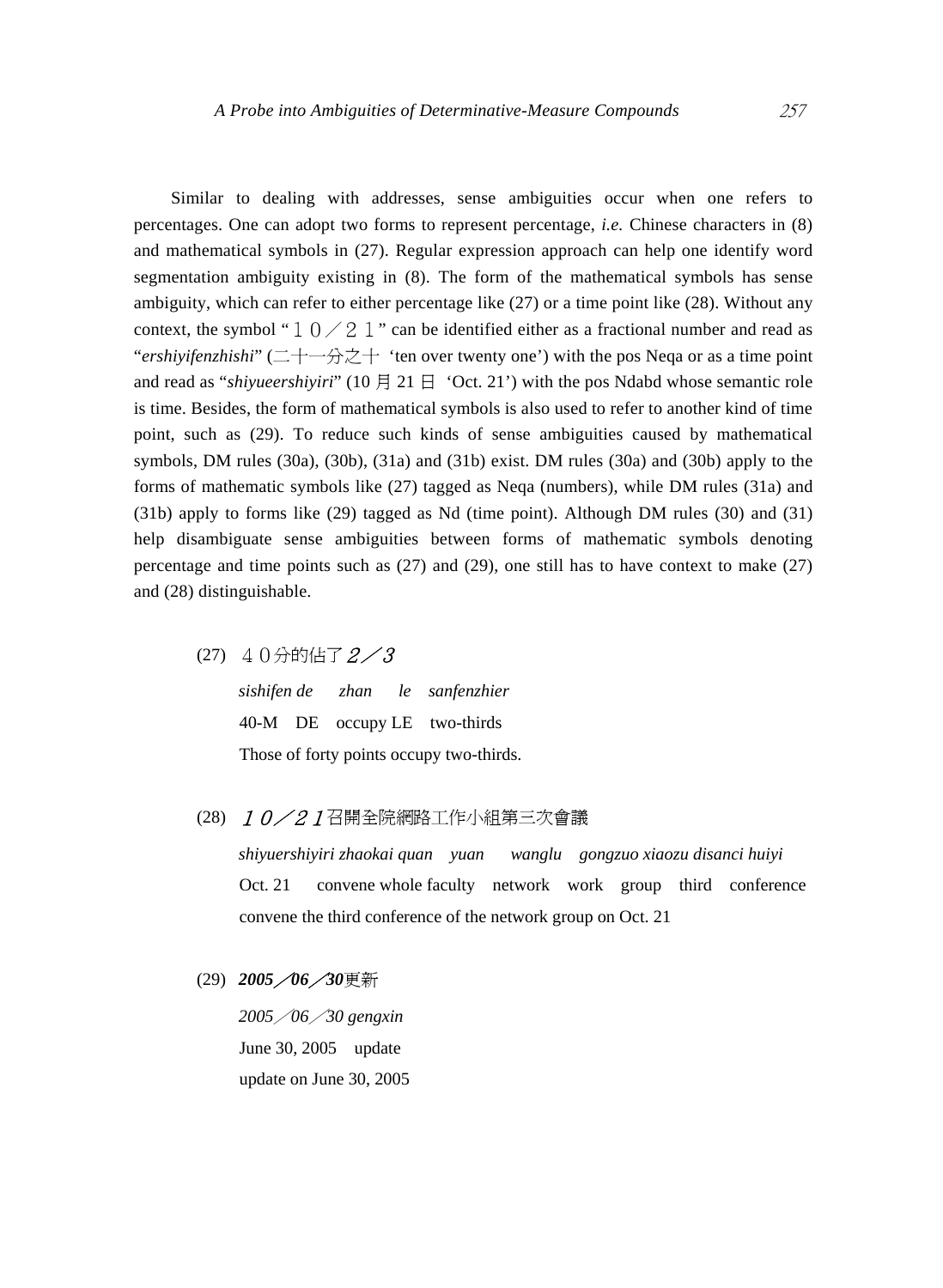(30) a. NE5a 
$$
\rightarrow
$$
 {NE2} { $\left\{ -,\right\}$  {NE2} ;  
b. Neqa  $\rightarrow$  {NE5a, WQ,QQ,DQ1,DQ2,PQ,FN1,FN2,FN3,NOP3,RD13} ;  
(31) a. NE5b  $\rightarrow$  {NE2} { $\left\{ -,\right\}$  {NE2} { $\left\{ -,\right\}$  {NE2} ;  
b. Nd  $\rightarrow$  {Ndabe,NE5b,ND3,ND5}

Take Chao's [1968] example to help disambiguate ambiguities similar to those between (27) and (28). As Chao discusses, the form *Guangxu sanshisinian* (光緒三十四年) can be either the phrase 'the thirty-fourth year of Guangxu (*i.e*., 1908)' or the sentence 'Guangxu's reign was thirty-four years [long].' Chao believes that, in most cases, the context will resolve the ambiguity. The following examples in Sinica Corpus have similar ambiguities to those Chao mentions.

(32) 經過卡斯楚三十年的統治之後

*jingguo kasichu sanshinian de tongzhi zhihou*  after Castro 30-M DE governance afterward after Castro's thirty-year governance

(33) *三十年*秋,緝私總隊復正名爲稅警總團

*sanshinian qiu qisi zongdui fu zhengmingwei shuijingzongtuan*  the year of thirty autumn anti-smuggling team again rectify tax policemen team

In the autumn in the year of thirty, the anti-smuggling team is rectified to the tax policemen team.

Examples (32) and (33) have the same temporal phrase *sanshinian*, but their senses, functions and roles are different. The temporal phrase in (32) denotes a time length and is tagged as DM. The semantic role of *sanshinian* in (32) is duration. However, *sanshinian* in (33) indicates a time point and is tagged as Ndaad, whose semantic role is time. Even though example (33) omits either a Chinese reign title or *Mingguo* (民國) preceding *sanshinian*, we still know *sanshinian* is a specific time, not a period, from the context. When the measures *nian* 'year' (年) and *ri* 'day' ( $\Box$ ) are preceded by numerals, the temporal phrases always have sense ambiguities. We have two tricks to differentiate between time points and time lengths. If DMs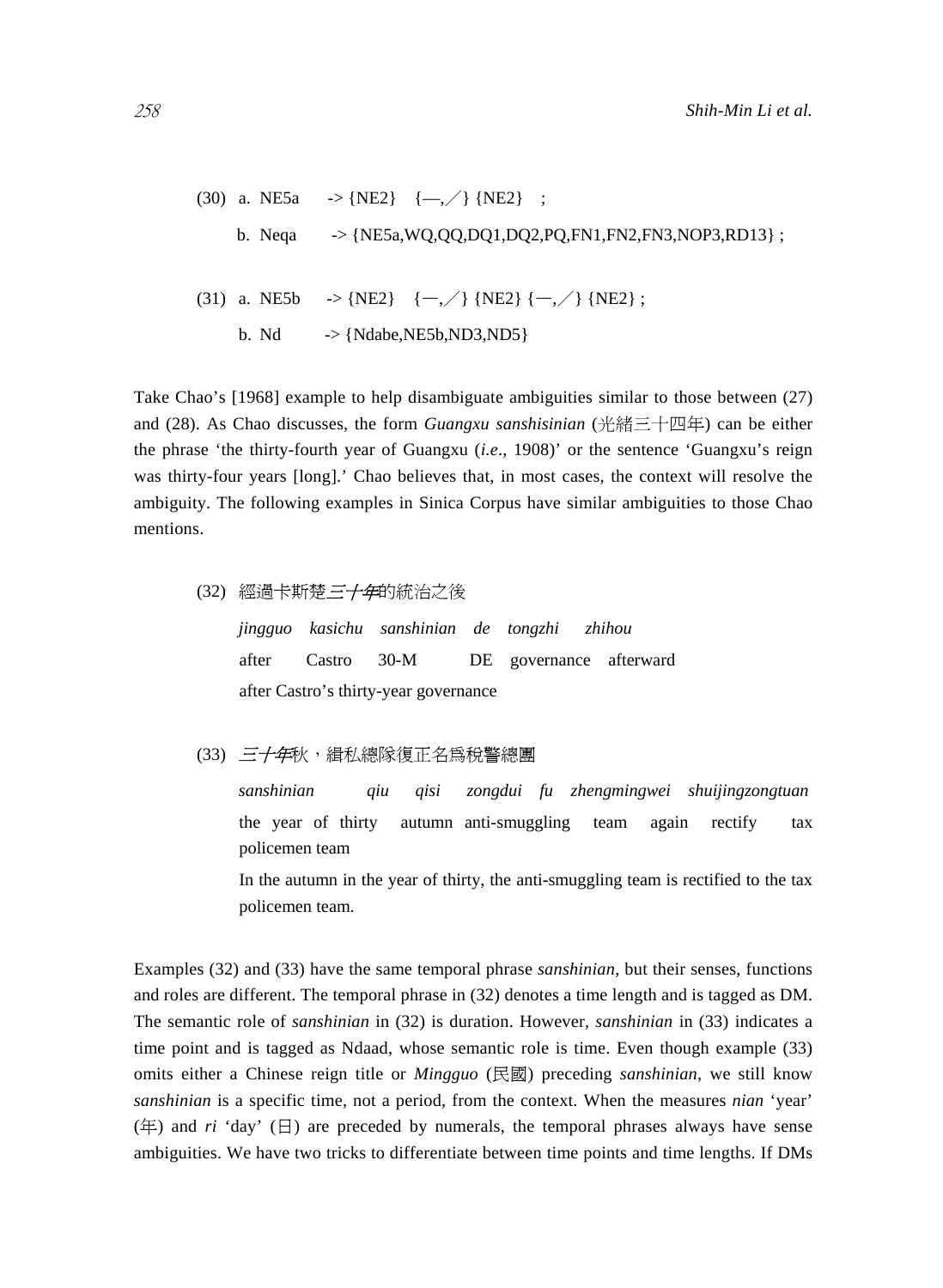denote time points, they are usually preceded by key words of *Mingguo*, the Christian era like *Gongyuan* (公元) and *Xiyuan* (西元), or a Chinese reign title such as *Guanxu* (光緒), *Qianlong* (乾隆), *Tianbao* (天寶), *Jiajing* (嘉靖) and so on. When DMs are preceded by these key words, they are tagged as Ndaad (*i.e*. a time point). Another trick that helps one to recognize DMs as time points is their neighbouring temporal phrases. Time points, not time lengths, are usually combined with two or three co-occurring temporal phrases, *e.g*. *erlinglingwunian liuyue* (2005 年 6 月 'June 2005'), *liuyue sanshiri* (6 月 30 日 'June 30'), *erlinglingwunian liuyue sanshiri* (2005 年 6 月 30 日 'June 30, 2005'), etc. The two tricks mentioned above and context will help one reduce some ambiguities of phrases and mathematical symbols specifying time.

In conclusion, sense ambiguity resolution of DMs is almost equivalent to word sense disambiguation. Therefore, context sensitive rules and collocation bi-grams are suitable information for resolving sense ambiguities. Methods for word sense disambiguation are also applicable here.

#### **4.3 POS Ambiguities of DMs**

Here, we first discuss ambiguities about temporal adverbs to illustrate pos ambiguities and possible resolution methods. The temporal phrases in (34) and (35) are regarded either as time points or as time lengths. These temporal phrases have the same strings and word segmentation but have different parts of speech, semantic roles and functions. As is known, in Chinese a folktale, a woman called *Wang Baochuan* (王寶釧) went through 18 years of hardship for her husband's turning back home. In Mainland China, the Tiananmen Square massacre occurred in 1989. Therefore, the semantic roles of the temporal phrases *shibanian* in (34) and *bajiunian* in (35) will be labelled as duration and time individually. The pos of the former is DM while that of the latter is Ndaad. The reason for making different assignments of semantic roles is concerned with logical interpretation of sense collocations according to common sense and the real world knowledge.

(34) 18年的苦守

*shibanian de kushou*  18-M DE wait bitter wait bitter for eighteen years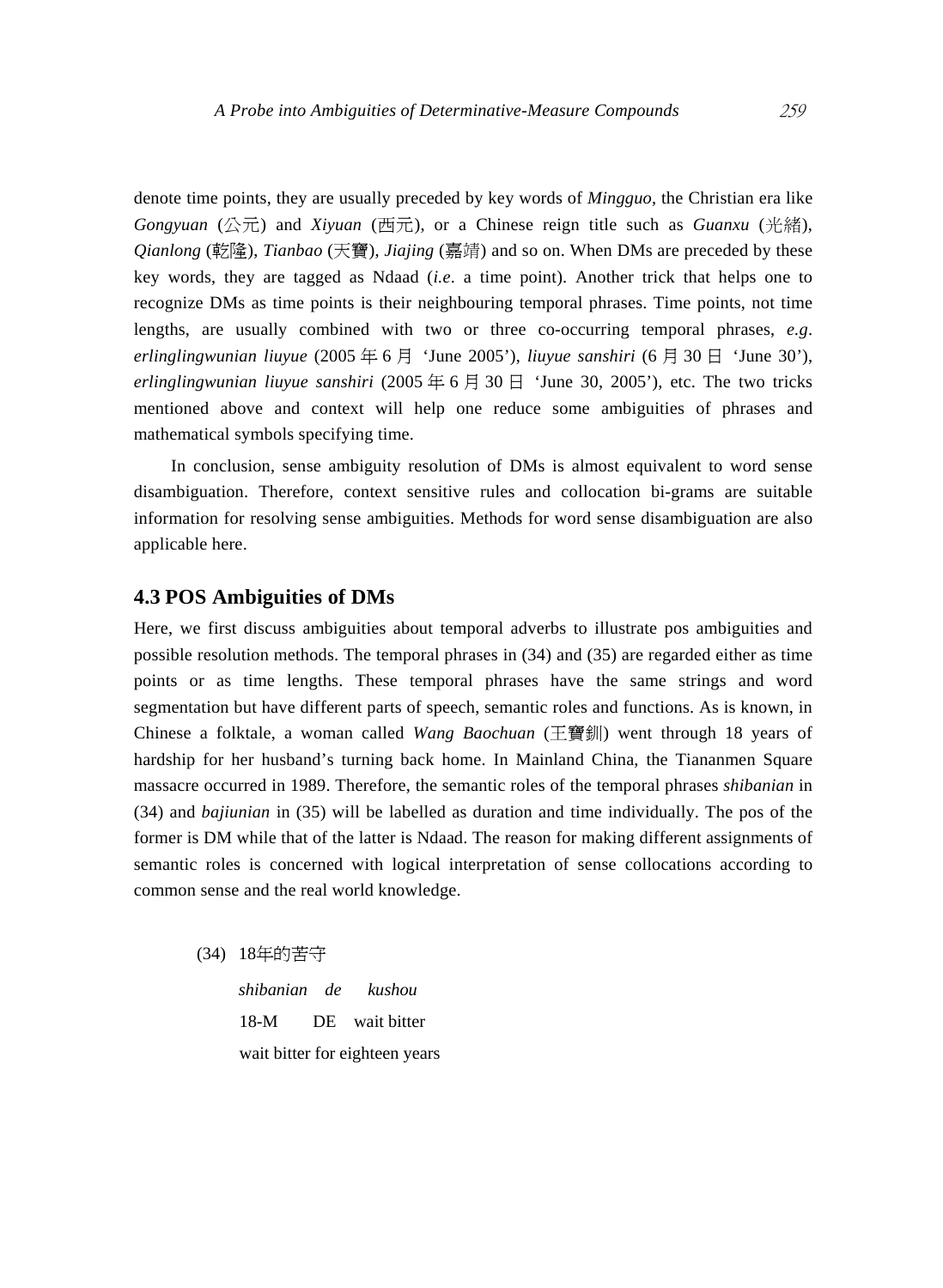(35) 89年的反抗

*bajiunian de fankang*  the year of 89 DE revolt the revolt in the year of 89

When detecting DMs in Sinica Corpus and Sinica Treebank, one finds some interesting examples. The verb phrases (36) and (37) have the same lexical items except for their linear word order. The pos of the DM structure in (36) is DM whose semantic role is duration while that in (37) is Ndaad whose semantic role is time. It seems that different positions of temporal DMs will affect the meanings of sentences. Therefore, we briefly reviewed the data in Sinica Treebank. The totality of the semantic role time of NPs and of PPs following a verb is close to that of the semantic role duration. But the totality of the semantic role time of NPs and of PPs preceding a verb is much more than that of duration. The statistics indicate that temporal DMs preceding verbs mostly function as time. Another problem with assignment of semantic role to a similar structure is illustrated by (38) and (39). The DM structure in (38) is tagged as DM and assigned the semantic role duration while, in (39), it is tagged as Ndaad and assigned the semantic role time. This kind of pos ambiguity has relation to situation types. The situation type of *fuxing* in (38) is an Activity while that of *panxing* in (39) is an Achievement. The feature [±Durative]<sup>4</sup> of the events causes differences. As for the pos ambiguity of *yixia*, *yixia* in (40) means 'for a while', which is tagged as Nddc and assigned the role of duration. However, *yixia* in (41) means 'once', which is tagged as DM and assigned the role of frequency. Nevertheless, *yixia* in (42) is POS ambiguous and has two senses. One is tagged as Nddc and means 'for a while' while another is tagged as DM and means 'once'. The former is labelled as duration and the latter is assigned as frequency. Equal to the cause of differences between (38) and (39), the ambiguities in (42) are due to situation types.

(36) 親政三十八年 *qinzheng sanshibanian*  hole the reins of government 38-M hold the reins of government for 38 years

 $\overline{a}$ 

<sup>4</sup> More detailed discussion about situation types can be referred to Smith [1991].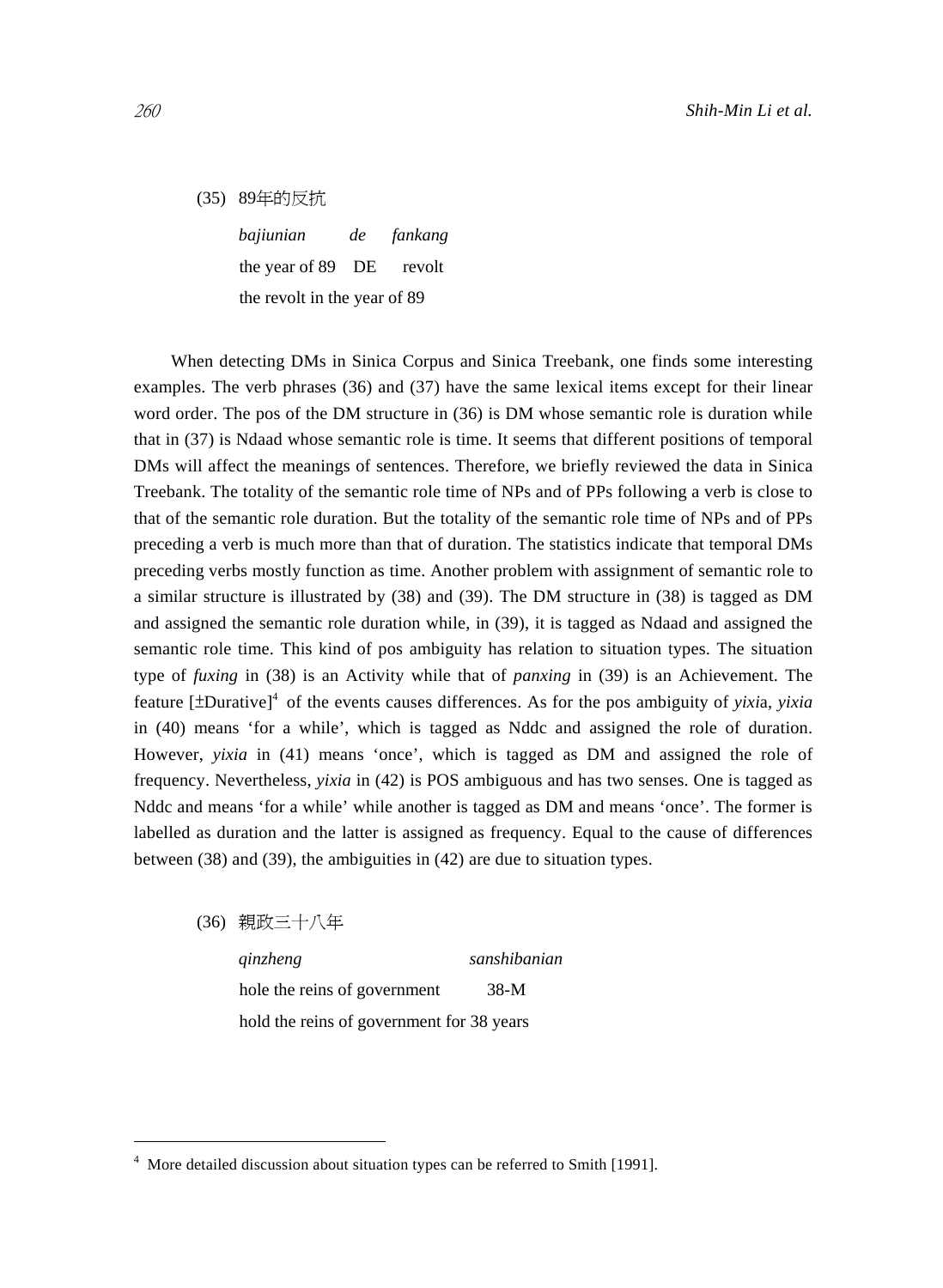(37) 三十八年親政

*sanshibanian qinzheng*  the year of 38 hold the reins of government hold the reins of government in the year of 38

(38) 34年的服刑

| sanshisinian                  | <sub>de</sub> | fuxing              |
|-------------------------------|---------------|---------------------|
| 34-M                          |               | DE serve a sentence |
| serve a sentence for 34 years |               |                     |

(39) 34年的判刑

| sanshisinian de panxing             |  |  |  |  |
|-------------------------------------|--|--|--|--|
| the year of 34 DE sentence          |  |  |  |  |
| sentence a person in the year of 34 |  |  |  |  |

(40) 等我一下

*deng wo yixia*  wait I for a while wait for me for a while

(41) 敲他一下

*Qiao ta yixia*  strike he one-M strike him once

- (42) 咬他一下
	- a. *yao ta yixia* bite he for a while bite him for a while
	- b. *yao ta yixia* bite he one-M bite him once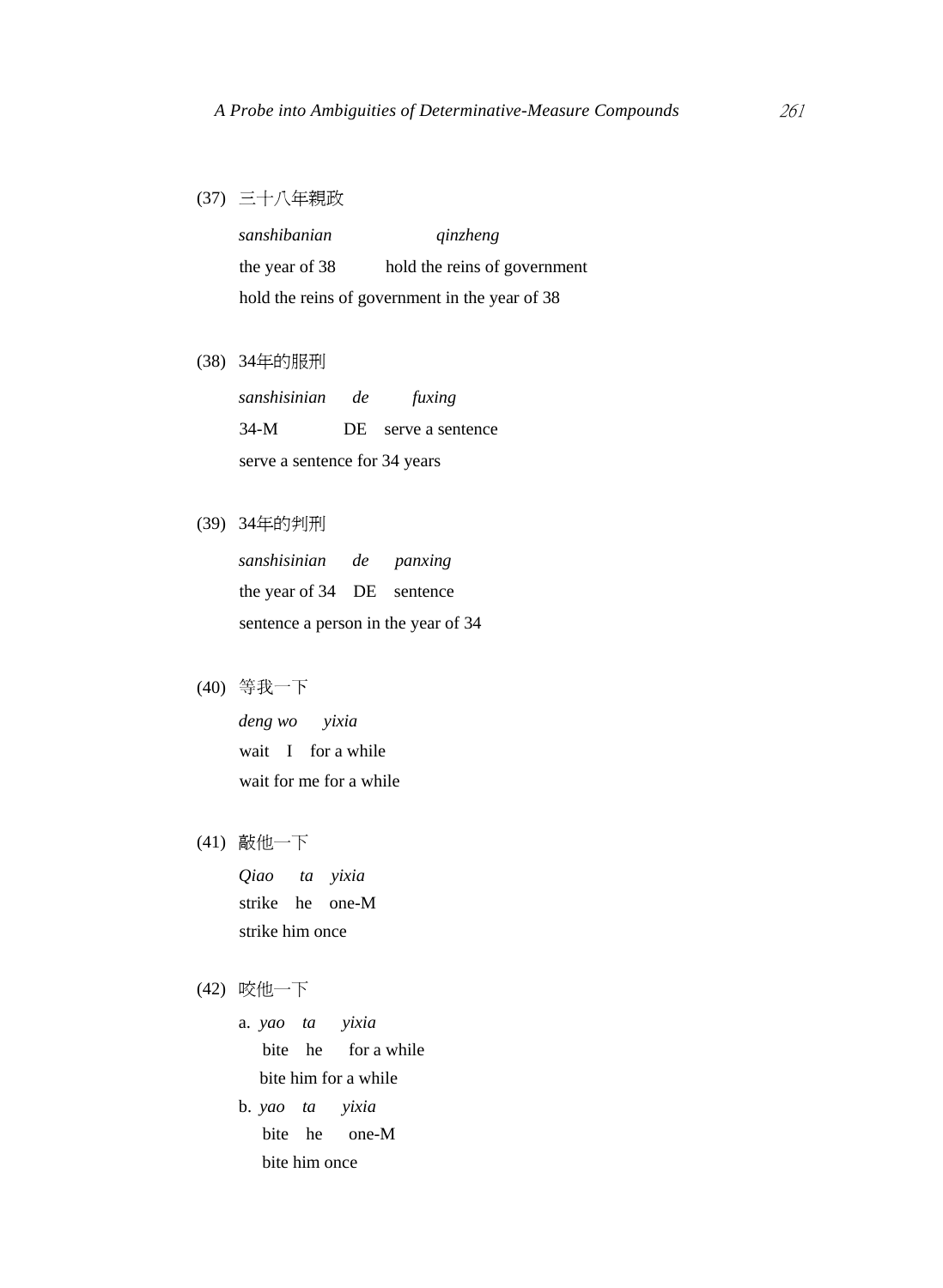Semantic role assignment is not an easy task, since it requires world knowledge as well as linguistic knowledge. In You and Chen [2004], they identify parameters of determining semantic roles and propose an instance-based approach to resolve ambiguities. They adopt dependency decision making and example-based approaches. Semantic roles are determined by four parameters, including syntactic and semantic categories of the target word, case markers, phrasal head, and sub-categorization frame and its syntactic patterns. The refinements of features extraction, canonical representation for certain classes of words and dependency decisions improve role assignment. To assign the semantic roles of DMs, the above parameters are further refined as the features of relative positions and situation types.

The examples above show that ambiguities are unavoidable when one deals with DMs. In addition to the typical DMs, some related structures like reduplicative DMs, numerals, the ellipsis of measures, etc. are also topics for discussion. During DM processing, certain DMs are ambiguous to automatic identification in word segmentations, senses as well as poses. Here, *yi dian*  $\left(-\frac{m}{2}\right)$  is taken as an example.

(43) 有一點要特別注意

*you yidian yau tebie zhuyi*  have one-M should special attention There is a point very important for attention.

(44) 一點心意你要收下

*yidian xinyi ni yao shouxia*  little regard you should receive You must receive my little thanks.

(45) 一點集合

*yidian jihe*  one o'clock assemble assemble at one o'clock

(46) 漂亮一點

*piaoliang yidian*  beautiful a little a little bit beautiful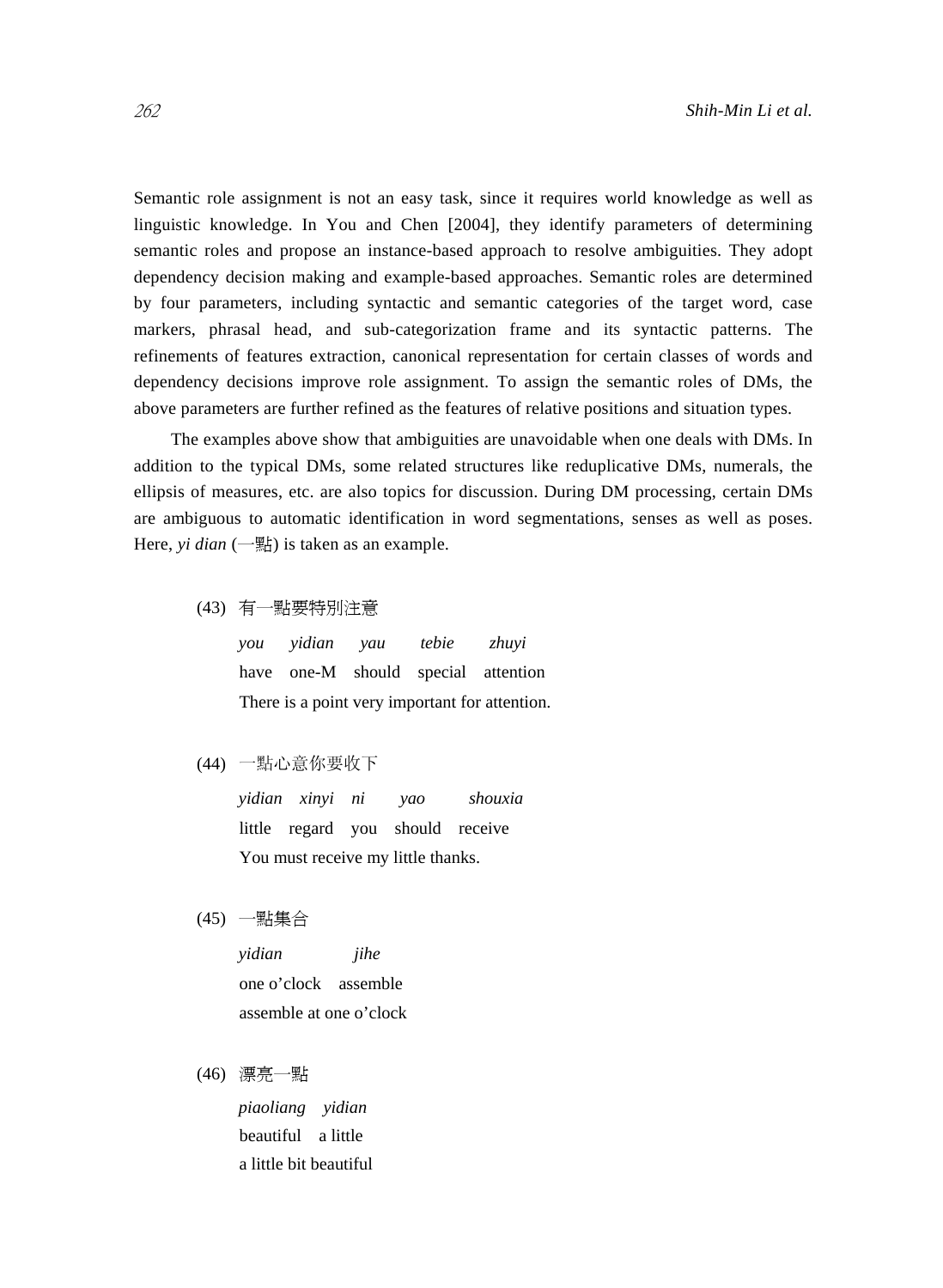(47) 快一點

a. *kuai yidian* nearly one o'clock nearly one o'clock

b. *kuai yidian* fast a little more quickly

(48) 慢一點

*man yidian*  slow a little more slowly

The phrase *yidian* functions as a pronoun and tagged as DM in (43), functions as a quantitative determinative modifying *xinyi* and tagged as Neqa in (44), functions as a time noun and tagged as Ndabe in (45), and functions as a post-verb adverb of degree and tagged as Dfb in (46). While in (47), *yidian* has sense ambiguities depending upon context. In addition, *yidian* in (47a) and (48) is pos ambiguous. For another example,  $qi$  ( $\#$ ) functions as a measure in both *siqi anjian* (四起案件) and *yiqi mingan* (一起命案). In *fongyun siqi* (風雲四起) and *yiqi sikao* (一起思考), *siqi* and *yiqi* are tagged as VA11 and Dh individually. However, in *yiqi fanan* (一起犯案) and *fanan siqi* (犯案四起), the DMs *yiqi* and *siqi* are ambiguous. It is obvious that the ambiguities of DMs are complex and that a DM compound can have more than one classification of ambiguities.

No matter whether the ambiguity is from word segmentation, sense, or pos, the prescription of resolution principles and DM rules are helpful in disambiguating DMs. Besides, the neighbouring morphemes and context are other tricks in reducing ambiguities. Furthermore, pos ambiguities are concerned with common sense, and the resolution features also include positions of temporal DMs and situation types. Such ambiguities have to be reduced by the application of parameters of context vector models.

# **5. Implementation and Evaluation**

We randomly chose 2035 sentences (11697 word tokens) from Sinica Treebank as our development set. In total, 545 tokens of the development data are processed by the revised DM rules (as shown in the appendix). Among the 545 tokens, 504 tokens are correctly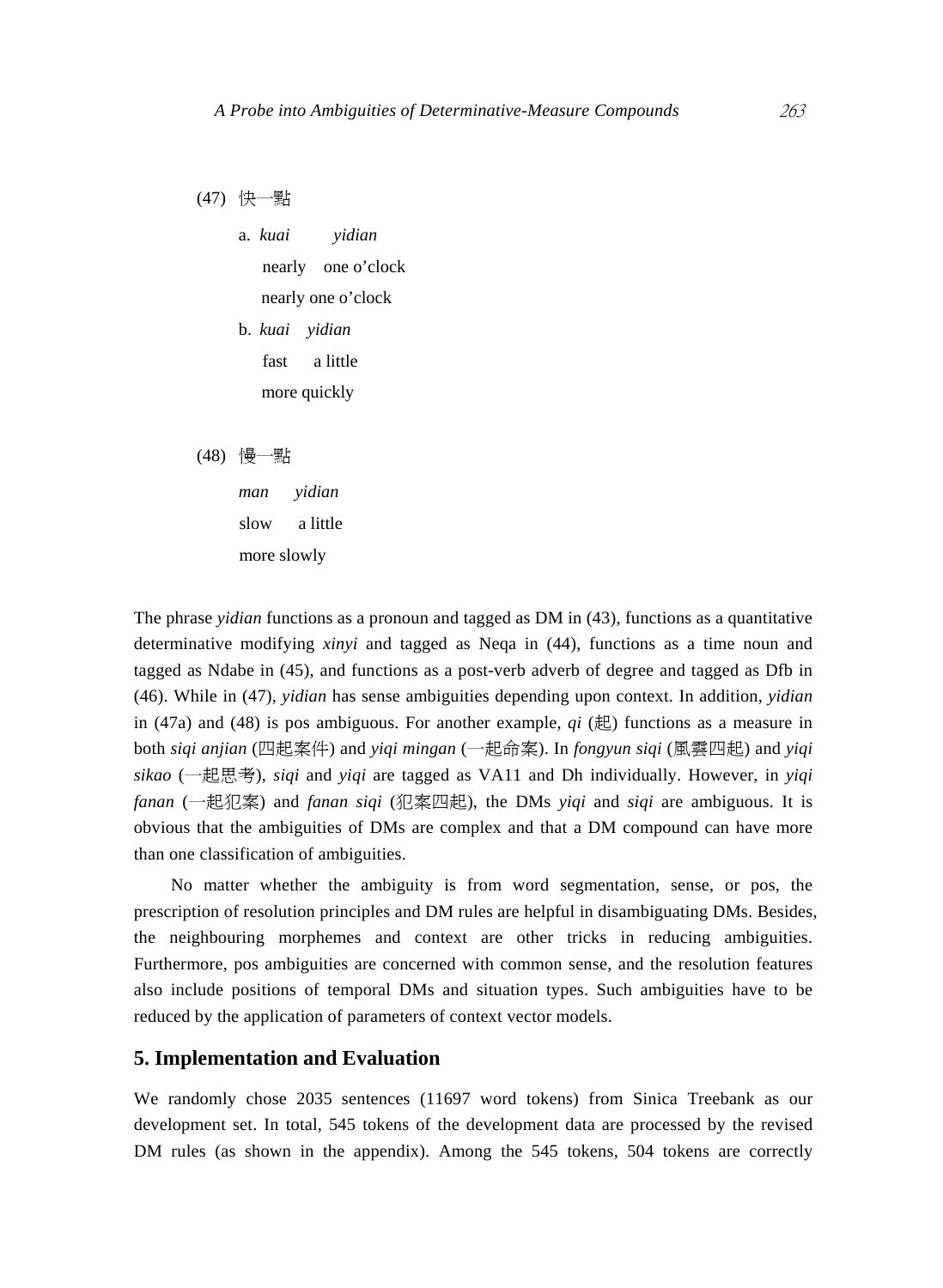segmented, and 443 tokens are correctly pos tagged. The segmentation accuracy of the development data is 92.5%, the tag accuracy of the development data is 81.3%, and the tag accuracy with the correct segmentation of the development data is 88.0%. Contrastively, the segmentation accuracy and tag accuracy of the development set processed by the original DM rules are both lower than those applied the revised DM rules. The segmentation accuracy is 84.2%, and the tag accuracy is 71.0%. Then, to test the accuracy of the revised DM rules, we randomly chose 2111 sentences (12209 word tokens), which have no overlap with the development set, from Sinica Treebank as the testing set. In total 564 tokens of the testing data were processed using the revised DM rules. Among those 564 tokens, 508 tokens were correctly segmented, and 424 tokens were correctly pos tagged. By application of the revised DM rules, the segmentation accuracy of the testing data is 90.1%, the tag accuracy of the testing data is 75.2%, and the tag accuracy with the correct segmentation of the testing data is 83.5%. Contrastively, processed by the original DM rules, the segmentation accuracy and the tag accuracy of the testing data is 77.8% and 60.3% individually. Table 1 is the evaluation result.

|                      | data                                         | development set                                 | testing set                                     |
|----------------------|----------------------------------------------|-------------------------------------------------|-------------------------------------------------|
| accuracy             |                                              | 2035 sentences<br>$(11697 \text{ word tokens})$ | 2111 sentences<br>$(12209 \text{ word tokens})$ |
| original<br>DM rules | segmentation<br>accuracy                     | 84.2%                                           | 77.8%                                           |
|                      | tag accuracy                                 | 71.0%                                           | 60.3%                                           |
|                      | segmentation<br>accuracy                     | 92.5%                                           | 90.1%                                           |
| revised              | tag accuracy                                 | 81.3%                                           | 75.2%                                           |
| DM rules             | tag accuracy<br>with correct<br>segmentation | 88.0%                                           | 83.5%                                           |

*Table 1. Accuracy of Development data and Testing data*

Table 1 shows that both segmentation accuracy and tag accuracy of development set and of testing set processed by the revised DM rules are higher than those processed by the original DM rules, although the segmentation accuracy, tag accuracy and tag accuracy with correct segmentation of the testing set are a little bit lower than those of the development set.

After data analysis, we found that there were several reasons for inaccurate results. The most crucial factor resulting in inaccuracy is ambiguity, including word segmentation ambiguities, sense ambiguities and pos ambiguities. The word segmentation ambiguities, sense ambiguities, and pos ambiguities caused 11%, 32.4% and 27.2% of errors, respectively. For example, (49a) and (50a) are correct sentences. The contrastive sentences (49b) and (50b)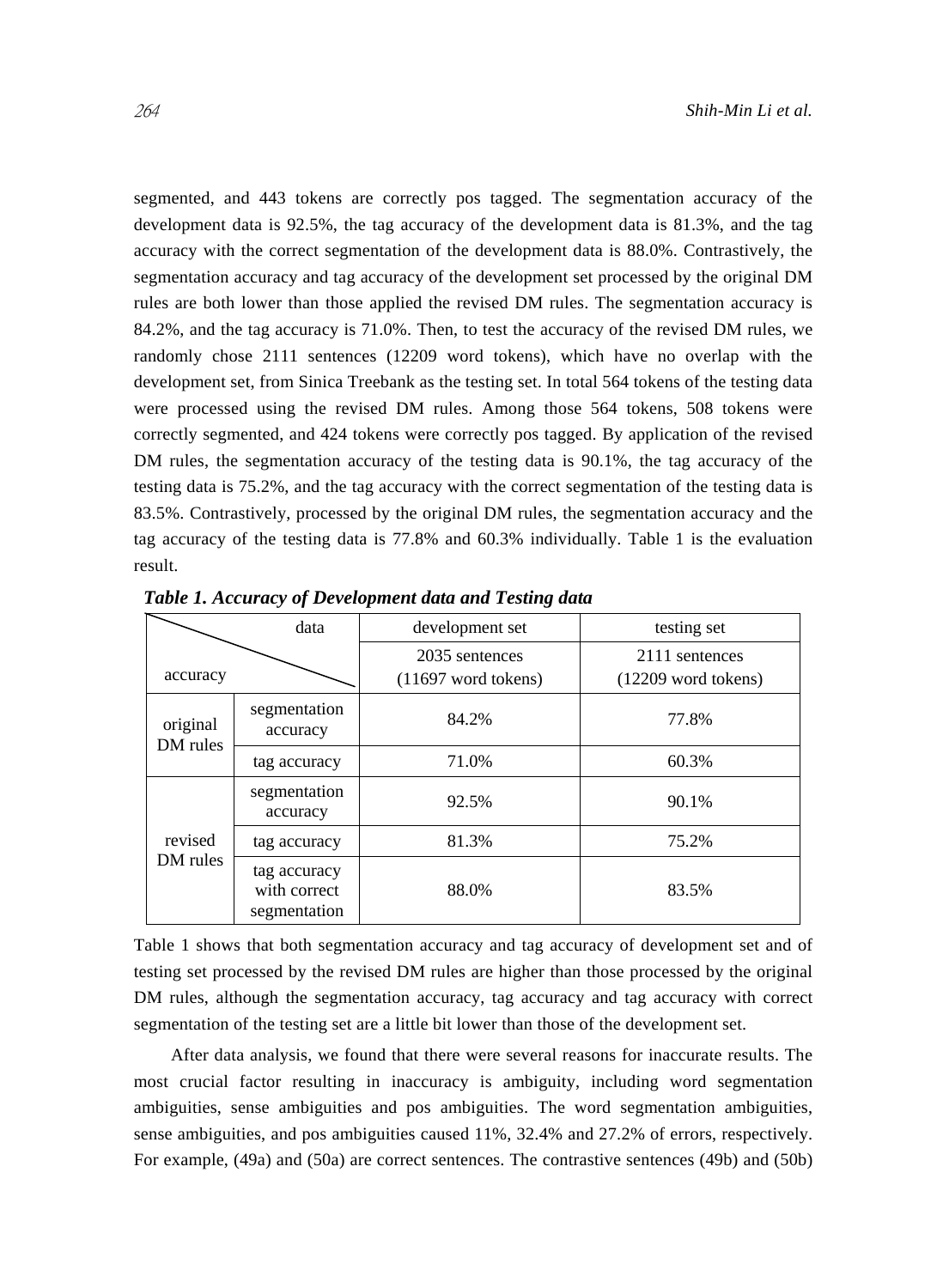have errors in word segmentation ambiguities. Sentences (51b) and (52b) have errors in sense ambiguities, which are contrastive to the correct ones (51a) and (52a). Sentences (53b) and (54b) have errors in pos ambiguities. The total percentage of errors caused by ambiguities is about 70.6%.

(49) a. 汽車(Na) 可(D) 不(D) 是(SHI) 一個*(DM)* 人(Na) 所(D) 發明 (VC) 的(T) *qiche ke bu shi yige ren suo faming de*  automobile should NEG SHI one-M person that which invent DE

Automobiles are not invented by one person.

 \*b. 汽車(Na) 可(D) 不(D) 是(SHI) 一(Neu) 個人(Nh) 所(D) 發明  $(VC)$   $f(j(DE))$ 

 *qiche ke bu shi yi geren suo faming de*  automobile should NEG SHI one individual that which invent DE

# (50) a. 有一次*(DM)* 要(VE) 刨(VC) 木(Na) 時(Ng)

 *youyici you pau mu shi*  once should shave wood as once when shaving wood

- \*b. 有(V\_2) 一(Neu) 次要(A) 刨木(Na) 時(Ng) *you yi ciyou pau mu shi*  have one secondary shave wood as
	- (51) a. 都(D) 有(V\_2) 一段*(DM)* 感人(VH) 的(DE) 故事(Na) *dou you yiduan ganren de gushi*  all have one-M heart-stirring DE story all have one heart-stirring story
		- \*b. 都(D) 有(V\_2) 一段(Nc) 感人(VH) 的(DE) 故事(Na) *dou you yiduan ganren de gushi*  all have Sec. 1 heart-stirring DE story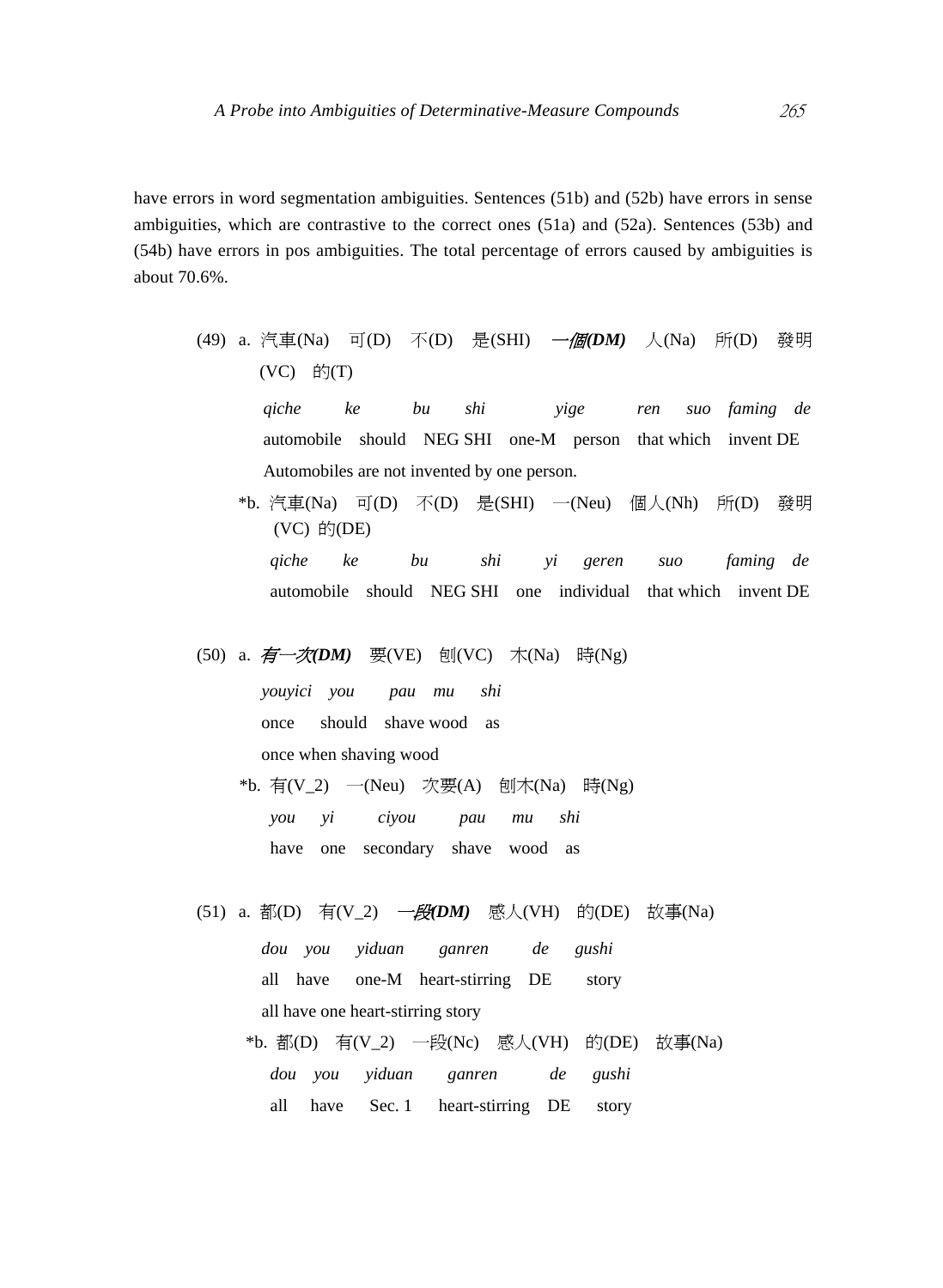(52) a. 但(Cbb) 也(D) 付出(VC) 數位*(DM)* 創業(Nv) 先進(Na) 寶貴(VH) 的(DE) 生命(Na) 及(Caa) 損失(VJ) 14架(DM) 飛機(Na) 的(DE) 慘痛(VH) 代價(Na)

 *dan ye fuchu shuwei chuangye xianjin baoguei de shengming*  but also pay several-M pioneering precursor valued DE life  *ji sunshi shisijia feiji de cantong daijia*  and lose 14-M airplane DE cruel cost but also pay several pioneering precursors' valued lives and suffer the cruel

costs of losing fourteen airplanes

 \*b.但(Cbb) 也(D) 付出(VC) 數位(A) 創業(VA) 先進(VH) 寶貴(VH) 的(DE) 生命(Na) 及(Caa) 損失(Na) 14架(DM) 飛機(Na) 的 (DE) 慘痛(VH) 代價(Na) *dan ye fuchu shuwei chuangye xianjin baoguei de shengming*  but also pay several-M digital precursor valued DE life *ji sunshi shisijia feiji de cantong daijia*  and lose 14-M airplane DE cruel cost

## $(53)$  a.  $10\frac{1}{3}$  (Nd)  $5\frac{1}{6}$  (Nd)

 *shiyue wuri*  Oct. fifth Oct. 5 \*b.  $10 \overline{f}$ (Nd)  $5 \overline{f}$ (DM) *shiyue wuri* Oct. five-M

(54) a. 對於(P) 七十九年*(Nd)* 年終(Nd) 獎金(Na)

 *dueiyu qishijiunian nianzhong jiangjin*  about the year of 79 year-end bonus about the year-end bonus in the year of 79

\*b. 對於(P) 七十九年(DM) 年終(Nd) 獎金(Na) *dueiyu qishijiunian nianzhong jiangjin*  about 79-M year-end bonus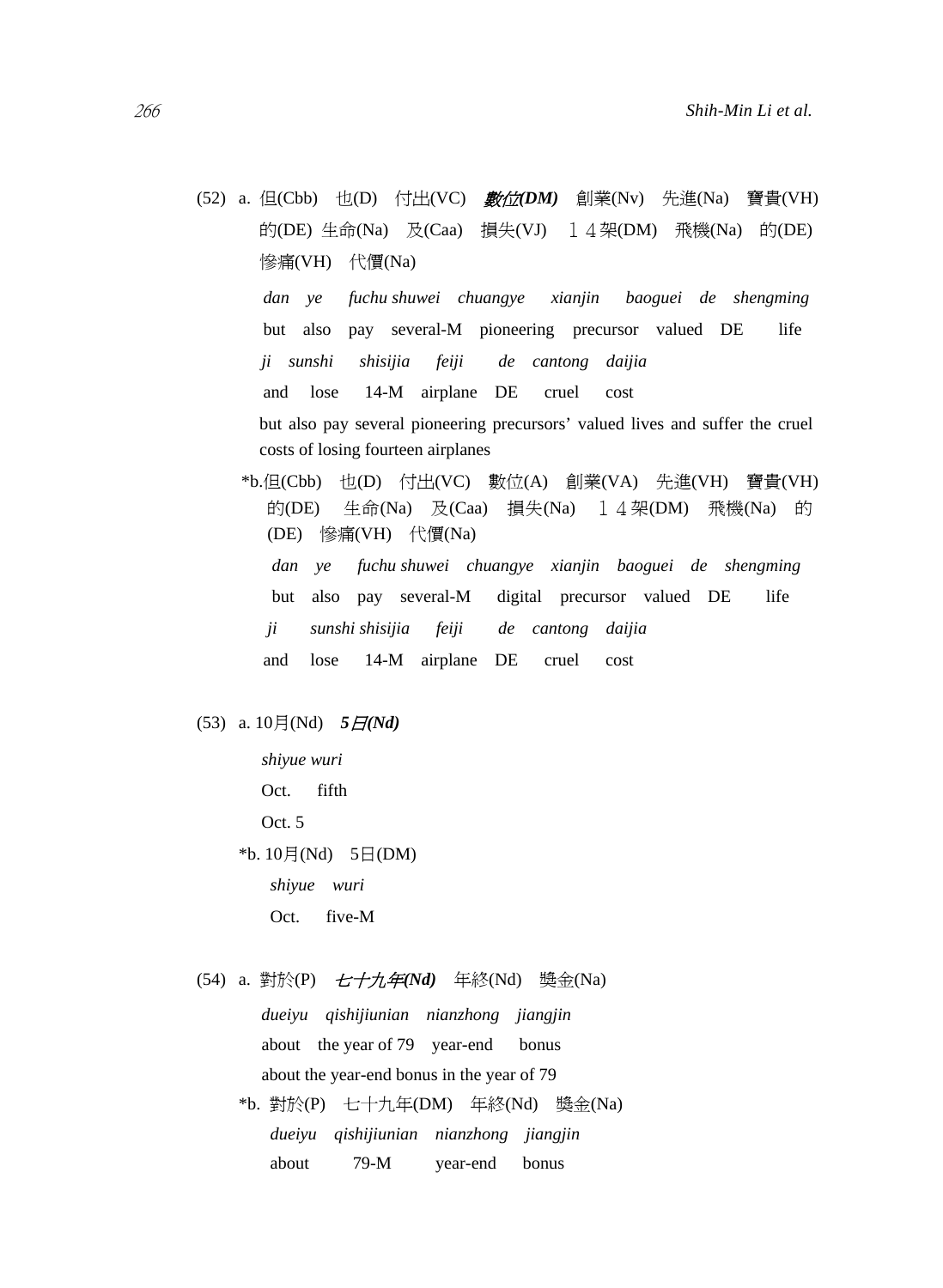Other than errors in ambiguities, there are four kinds of errors bringing about inaccuracy. The first kind of errors is a result of the segmentation model (a Hidden Markov Model). In HMM, there are several possible paths, including the correct one. However, the result chosen was not the correct one. For example, (55a) and (55b) are the possible paths in HMM. For the result, the inaccurate one (55b) was chosen. The error of (56b) is also due to HMM. The percentage of errors made by HMM is 10.3%.

\n- (55) a. 
$$
\Box \text{[t]}(VE)
$$
  #(Di)  #(Di)  #(Di)  #(Di)  #(Di)  #(Di)  #(Di)  #(Di)  #(Di)  #(Di)  #(Di)  #(Di)  #(Di)  #(Di)  #(Di)  #(Di)  #(Di)  #(Di)  #(Di)  #(Di)  #(Di)  #(Di)  #(Di)  #(Di)  #(Di)  #(Di)  #(Di)  #(Di)  #(Di)  #(Di)  #(Di)  #(Di)  #(Di)  #(Di)  #(Di)  #(Di)  #(Di)  #(Di)  #(Di)  #(Di)  #(Di)  #(Di)  #(Di)  #(Di)  #(Di)  #(Di)  #(Di)  #(Di)  #(Di)  #(Di)  #(Di)  #(Di)  #(Di)  #(Di)  #(Di)  #(Di)  #(Di)  #(Di)  #(Di)  #(Di)  #(Di)  #(Di)  #(Di)  #(Di)  #(Di)  #(Di)  #(Di)  #(Di)  #(Di)  #(Di)  #(Di)  #(Di)  #(Di)  #(Di)  #(Di)  #(Di)  #(Di)  #(Di)  #(Di)  #(Di)  #(Di)  #(Di)  #(Di)  #(Di)  #(Di)  #(Di)  #(Di)  #(Di)  #(Di)  #(Di)  #(Di)  #(Di)  #(Di)  #(Di)  #(Di)  #(Di)  #(Di)  #(Di)  #(Di)  #(Di)  #(Di)  #(Di)  #(Di)  #(Di)  #(Di)  #(Di)  #(Di)  #(Di)  #(Di)  #(Di)  #(Di)  #(Di)  #(Di)  #(Di)  #(Di)  #(Di)  #(Di)  #(Di)  #(Di)  #(Di)  #(Di)  #(Di)  #(

(56) a. 六十六歲*(DM)* 時(Ng)

 *liushiliusuei shi*  66 years old as as 66 years old \*b. 六十六(Neu) 歲(Nf) 時(Ng)  *liushiliu suei shi*  66 M as

The second kind of errors is because different contexts cause different tagging. In Sinica Treebank, one or more determinatives together with an optional measure will constitute a DM. However, certain determinatives and measures are tagged differently than usual because of the context. In (57a), *liangsanmiaozhong* (兩三秒鐘 'two and three seconds') is composed of *liangmiaozhong* 'two seconds' and *sanmiaozhong* 'three seconds'. The measure *miaozhong* 'second' is shared by determinatives *liang* 'two' and *san* 'three'. What is in (57c) is the tree structure of (57a). Both *liang* and *san* are tagged as Neu, and *miaozhong* is tagged as Nf. In (58a), *qibayue* (七八月 'July and August') is composed of *qiyue* 'July' and *bayue* 'August'. The diagram (58c) is the bracketed tree diagram of (58a). From the context, one knows that *qi* in (58a) is not the numeral 'seven' but a month 'July' so *qi* is tagged as Nd not Neu. The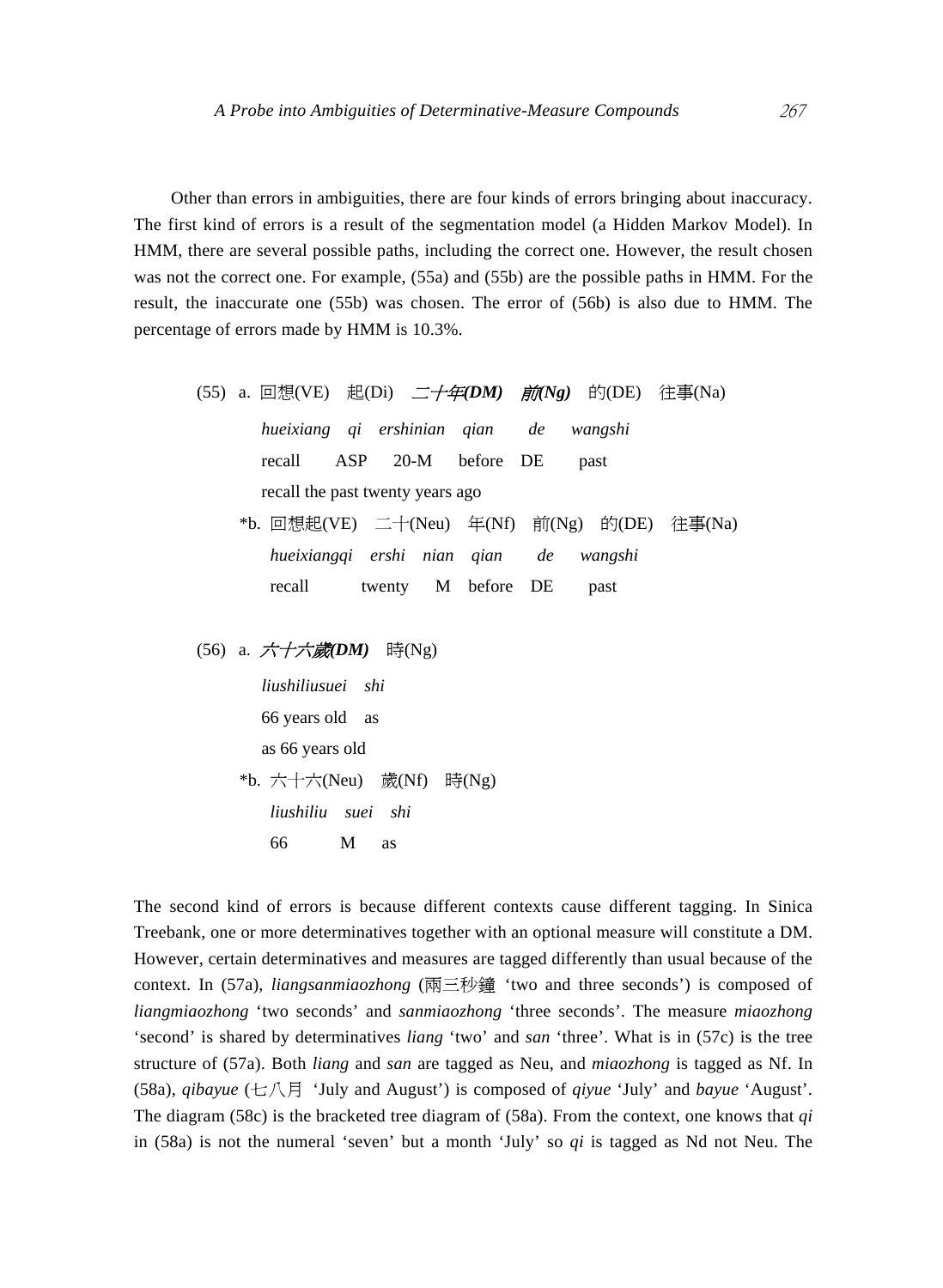percentage of errors resulting from contexts is 8.8%.

(57) a. 這(Nep) 姿勢(Na) 保持(VJ) 兩*(Neu)* 三*(Neu)* 秒鐘*(Nf) zhe zishi baochi liang san miaozhong*  this pose keep two three M This pose is keeping for two and three seconds. \*b. 這(Nep) 姿勢(Na) 保持(VJ) 兩三秒鐘(DM)  *zhe zishi baochi liangsanmiaozhong*  this pose keep two-three-M c. S(theme:NP(quantifier:Nep:這|Head:Nac:姿勢)|Head:VJ1:保持 |duration:DM(Head:Neu(Head:Neu:兩|Head:Neu:三)|Head:Nfg:秒鐘)) (58) a. 7*(Nd)* 、(Caa) 8月*(Nd)* 為(VG) 下午(Nd) 4點(Nd) 至(Caa) 4 點(Nd) 30分(Nd) *qi bayue wei xiawu sidian zhi sidian sanshifen*  seven August is afternoon four o'clock to four o'clock thirty minutes In July and August, it is from four to four-thirty o'clock. \*b.  $7(Neu)$  (PAUSECATEGORY) 8月(Nd) 為(P) 下午(Nd) 4點 (DM)  $\Xi(Caa)$  4點(DM) 30分(DM) *qi bayue wei xiawu sidian zhi sidian sanshifen*  seven August is afternoon four-M to four-M thirty minutes

 c. S(theme:NP(Head:Ndabc(DUMMY1:Ndabc:7|Head:Caa:、 |DUMMY2:Ndabc:8月))|Head:VG2:為|range:NP(property:Ndabe:下午 |Head:NP(DUMMY1:NP(Head:Ndabe: 4點)|Head:Caa:至 |DUMMY2:NP(property:Ndabe:4點|Head:Ndabe:30分))))

The third kind of errors occurs when there is only one measure without any other determinatives, *e.g.* (59b) and (60b). The percentage of errors in one measure is 8.1%. The error in wrong tagging of one measure is because of the training data from Sinica Corpus. A sole measure is tagged as Nf in Sinica Corpus, but in Sinica Treebank it is viewed as a DM structure and tagged as DM. Therefore, a sole measure always has incorrect pos. This kind of error has to be dealt with during postprocessing.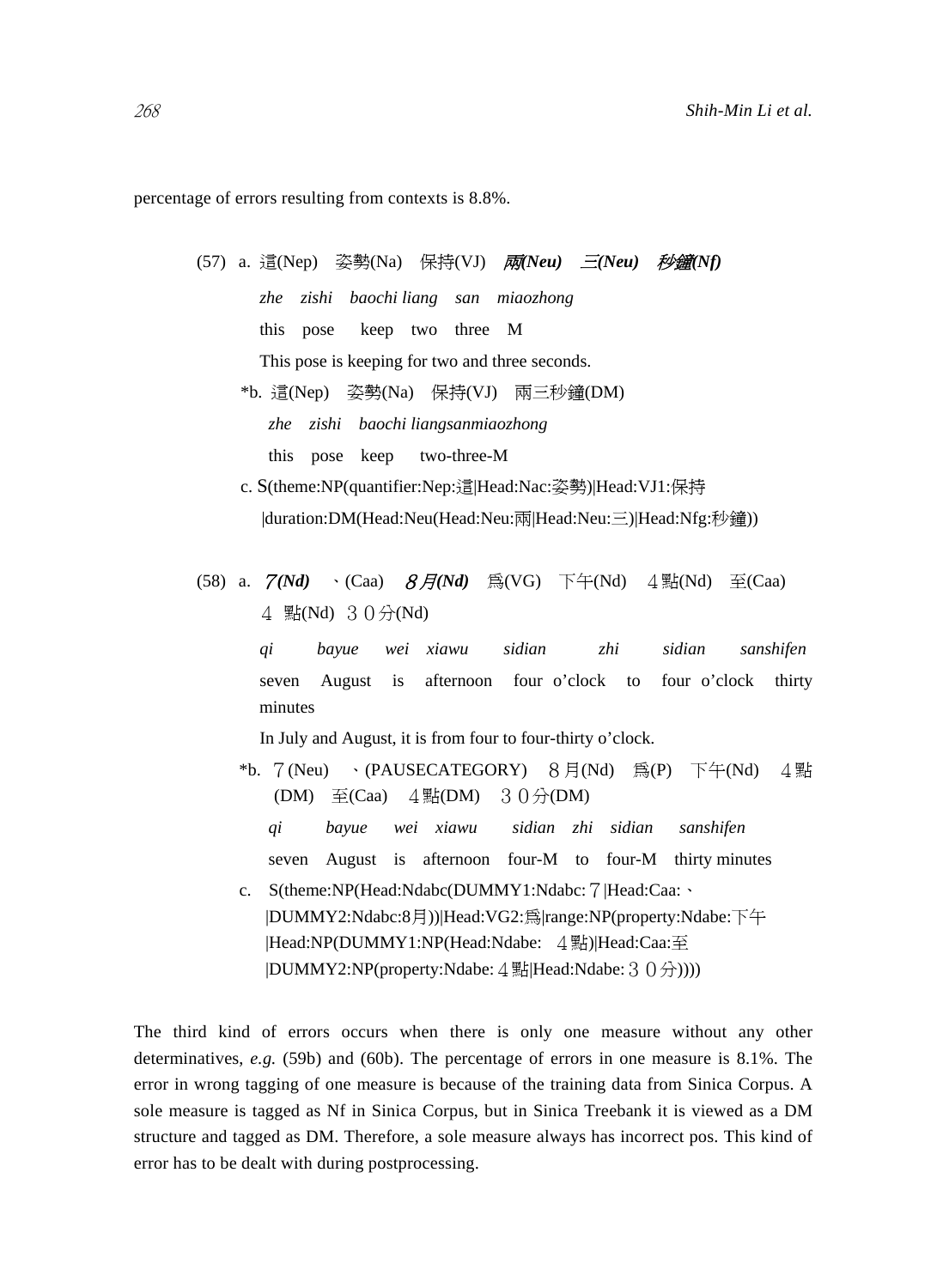```
(59) a. 最近(Nd) 聽到(VE) 了(Di) 個(DM) 駭人聽聞(VH) 的(DE)
      故事(Na) 
       zueijin tingdao le ge hairentingwen de gushi 
       recent hear LE M shocking DE story 
       recently hear one shocking story 
    *b. 最近(Nd) 聽到(VE) 了(Di) 個(Nf) 駭人聽聞(VH) 的(DE)
       故事(Na) 
         zueijin tingdao le ge hairentingwen de gushi 
        recent hear LE M shocking DE story 
(60) a. 有(V_2) 颗DM) 善良(VH) 的(DE) 心(Na)
       you ke shanliang de xin 
       have M kindhearted DE heart 
       is kindhearted 
    *b. 有(V_2) 顆(Nf) 善良(VH) 的(DE) 心(Na)
```
 *you ke shanliang de xin*  have M kindhearted DE heart

The last kind of error is because of unknown word identification such as (61) and (62). The unknown words in (61b) and (62b) are not identified correctly, so errors occur. The percentage of errors in unknown words is 2.2%.

\n- (61) a. 
$$
\exists f(WE) \exists (VE) \exists (NM) \exists (Na) \exists (Na)
$$
 *shei yan cun cao xin* who say inch grass heart children like grass (cannot pay their parents back)
\n- \*b.  $\exists f(WE) \exists (VE) \exists (Na) \exists (Na) \exists (Na)$  *shei yan cuncao xin* who say grass heart
\n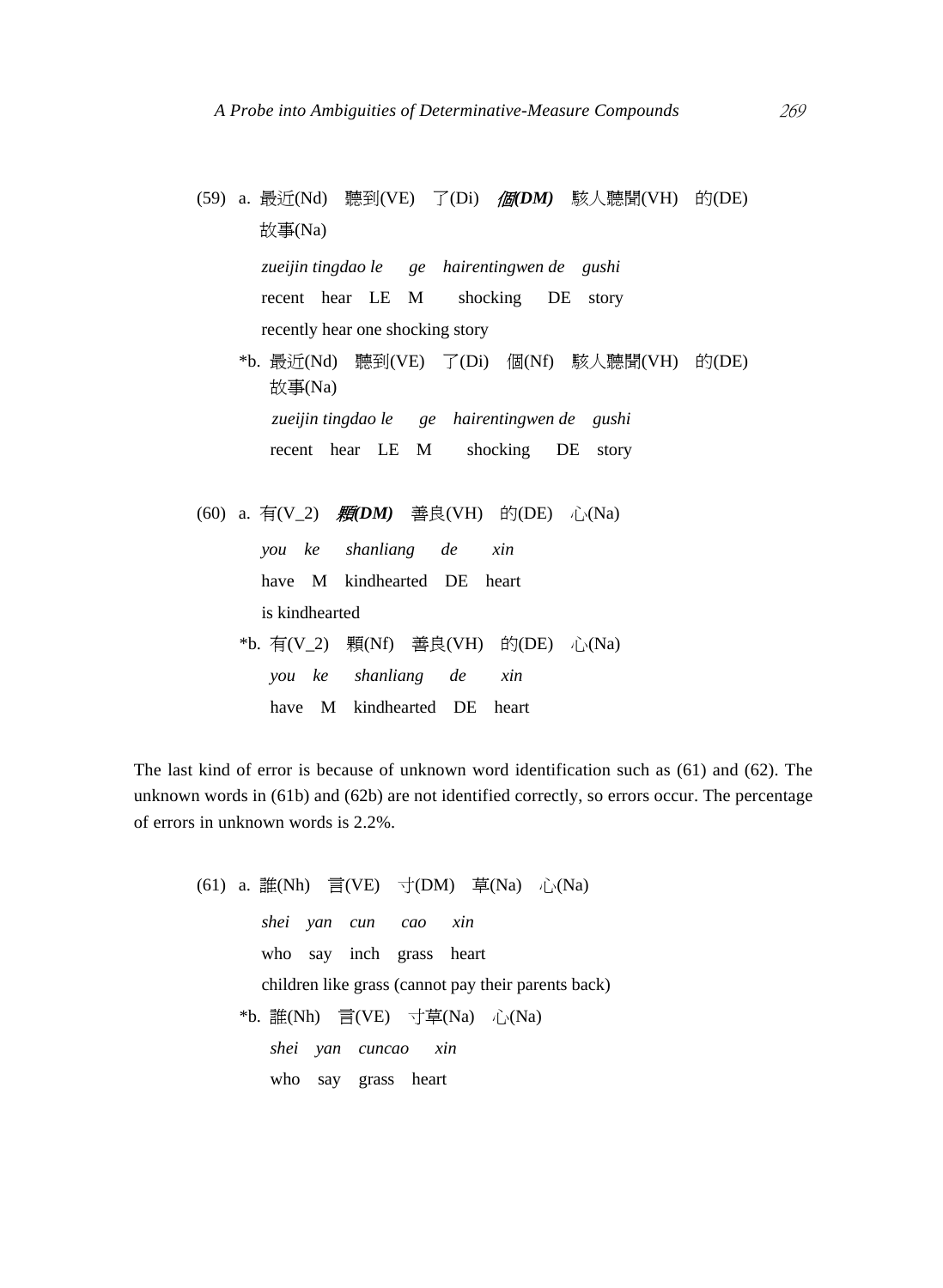(62) a. 報(VC) 得(DE) 三(Neu) 春(Nd) 暉(Na)  *bao de san chun huei*  pay back DE three spring sunshine pay parents back \*b. 報得三春暉(VH) baodesanchunhuei pay back

In our implementation and evaluation, the accuracy of segmentation, of tag, and of tag with correct segmentation of the development set processed by the revised DM rules are higher than those processed by the original DM rules. Through application of the revised DM rules, the segmentation accuracy, tag accuracy and tag accuracy with correct segmentation of the testing set are a little bit lower than those of the development set. The percentage of ambiguities causing inaccuracy is 70.6% while the total percentage of other factors is 29.4%. The high proportion of ambiguity shows that, although a regular expression approach was used in applying DM rules to deal with DMs, eventually, ambiguity is the most crucial issue one must confront. Therefore, the application of resolution principles, of DM rules, of context sensitive rules, of collocation bi-grams and of parameters of context vector models are necessary to help one disambiguate. Language reflects the human view of the world. Differing personal world knowledge may result in different explanations of sentences. Some reduction of ambiguities of DMs depends upon the human's common sense knowledge.

# **6. Conclusion**

DMs are not a closed set, so one has to apply DM rules during the process of automatic identification of DMs. By observing Sinica Treebank, we had developed a set of regular expression rules to identify DMs and their parts of speech. Thus, all DM candidates can be matched and classified by regular expression rules. However, due to segmentation, pos and sense ambiguities of DMs, DM rules are necessary complements to dictionaries and helpful to resolve ambiguities by applying resolution principles and segmentation models. Sense and pos ambiguities are also expected to be resolved by different approaches during post-processing by applying context sensitive rules, collocation bi-grams and parameters of context vector models.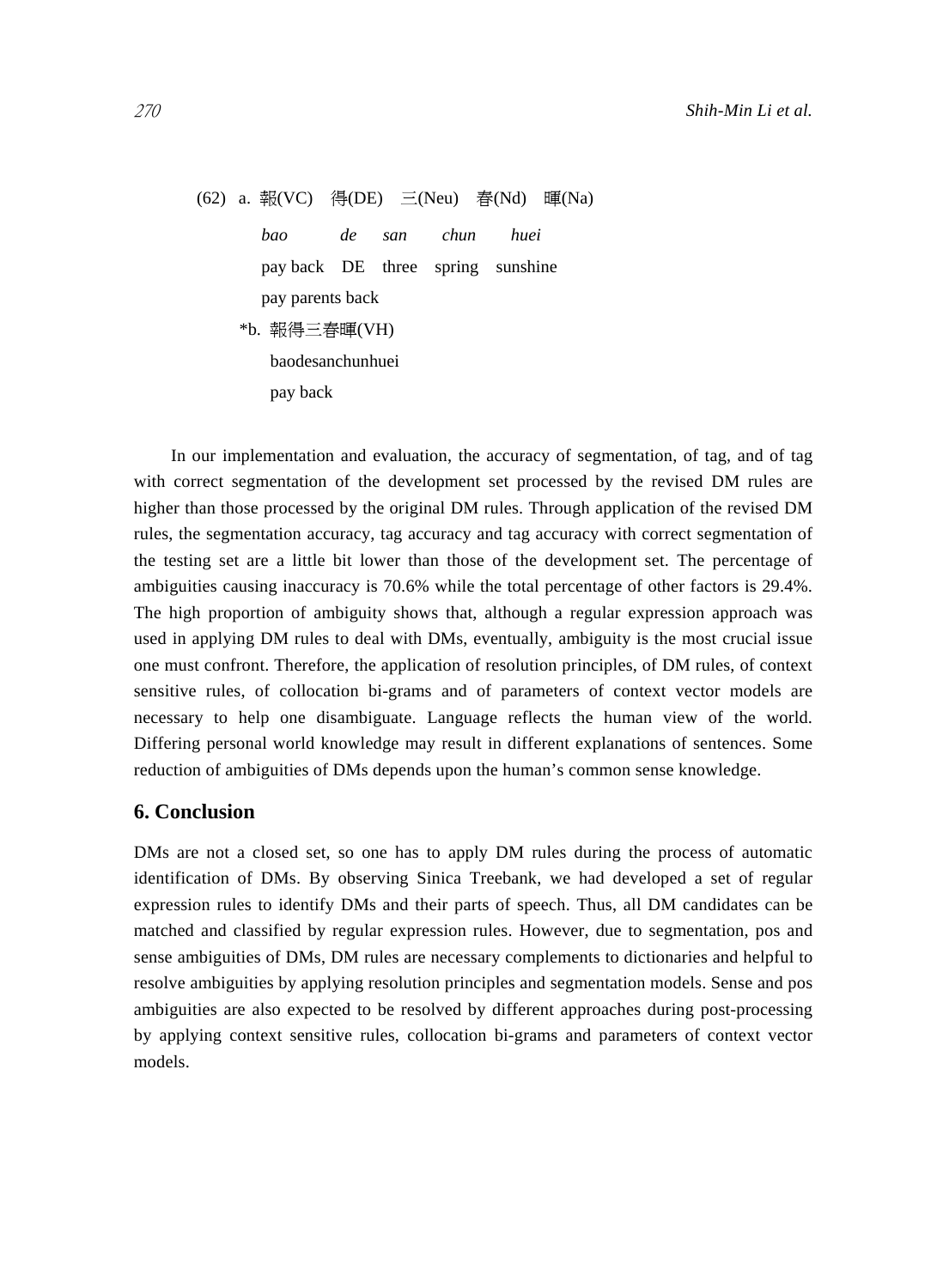# **References**

- 中央研究院詞庫小組(CKIP), "「搜」文解字一中文詞界研究與資訊用分詞標準,"技術報 告 96-01, 中央研究院,台北, 1996.
- 何杰(He, J.), *現代漢語量詞硏究*, 民族出版社, 北京市, 2002.
- 黃居仁, 陳克健, 賴慶雄(編著), 國語日報量詞典, 國語日報出版社, 台北, 1997.
- Academia Sinica, CKIP word segmentation system, http://ckipsvr.iis.sinica.edu.tw/.
- Academia Sinica, Sinica Corpus, version 4.0, http://www.sinica.edu.tw/SinicaCorpus/, 2001.
- Academia Sinica, Sinica Treebank, version 3.1, http://treebank.sinica.edu.tw/, 2006.
- Chao, Y.-R., *A Grammar of Spoken Chines*e, University of California Press, Berkeley, 1968.
- Crystal, D., *A Dictionary of Linguistics and Phonetics*, Blackwell, Massachusetts, Cambridge, 1991.
- Goh, C.-L., M. Asahara and Y. Matsumoto, "Chinese Word Segmentation by Classification of Characters," *Computational Linguistics and Chinese Language Processing*, 10(3), 2005, pp. 381-96.
- Jurafsky, D. and J. H. Martin, *Speech and Language Processing: An Introduction to natural Language Processing, Computational Linguistics, and Speech Recognition*, Prentice Hall, Upper Saddle River, N.J., 2000.
- Li, C. N. and S. A. Thompson, *Mandarin Chinese: A Functional Reference Grammar*, University of California Press, Berkeley, 1981.
- Ma, W.-Y. and K.-J. Chen, "Introduction to CKIP Chinese Word Segmentation System for the First International Chinese Word Segmentation Bakeoff," In *Proceedings of ACL, Second SIGHAN Workshop on Chinese Language Processing*, 2003, Sapporo, Japan, pp.168-171.
- Mo, R.-P. J., Y.-J. Yang, K.-J. Chen and C.-R. Huang, "Determinative-Measure Compounds in Mandarin Chinese: Their Formation Rules and Parser Implementation," In *Proceedings of ROCLING IV (R.O.C. Computational linguistics Conference)*, 1991, National Chiao-Tung University, Hsinchu, Taiwan, pp. 111-134.
- Prins, R. P., Finite-State Pre-Processing for Natural Language Analysis, Art Dissertation, 2005
- Smith, C. S., *The Parameter of Aspect*, Kluwer Academic Publishers, Dordrecht, 1991.
- Tai, J. H-Y, "Chinese classifier systems and human categorization," *In Honor of William S-Y. Wang: Interdisciplinary Studies on Language and Language Change*, ed. by M. Y. Chen and O J.-L. Tzeng, Pyramid Press, Taipei, 1994, pp. 479-494.
- You, J.-M. and K.-J. Chen, "Automatic Semantic Role Assignment for a Tree Structure," In *Proceedings of 3rd ACL SIGHAN Workshop*, 2004, Barcelona, Spain, pp. 109-115.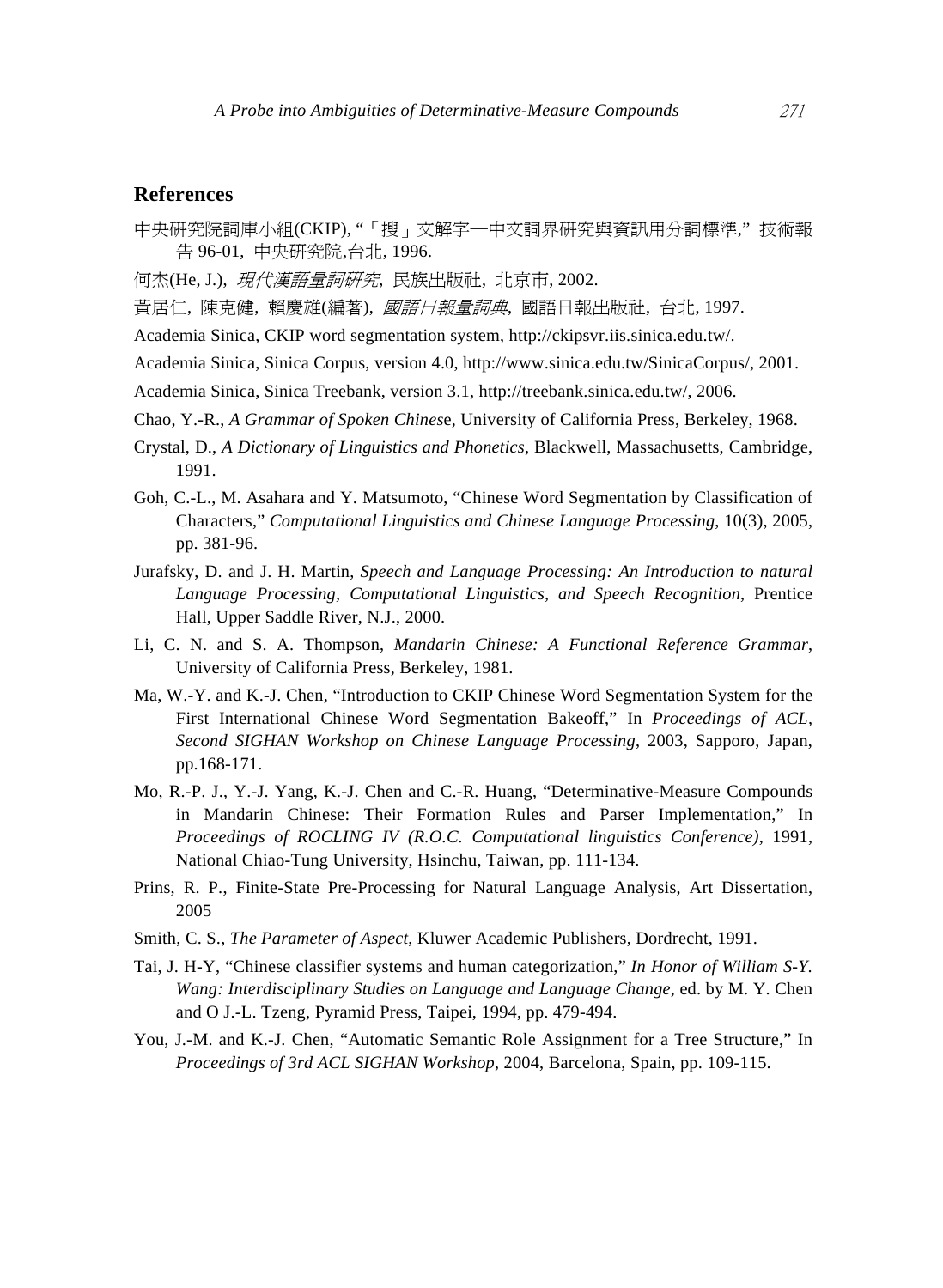# **Appendix. CKIP's DM Phrase Structure Rules**

| Abbreviation | Term                                                     |
|--------------|----------------------------------------------------------|
| A            | adjectives                                               |
| <b>DD</b>    | demonstrative determinatives                             |
| <b>DESC</b>  | the adjectives that occur in the middle of a DM compound |
| DFa          | pre-verbal degree adverbs                                |
| Dfb          | post-verbal degree adverbs                               |
| Dh.          | manner adverbs                                           |
| DM           | determinative-measure compounds                          |
| DQ           | quantitative determinatives denoting degree              |
| DS.          | definite specific determinatives                         |
| M            | measure words                                            |
| NC           | place nouns                                              |
| <b>Nch</b>   | common place nouns                                       |
| Nd           | time nouns                                               |
| Ndaad        | time nouns indicating years                              |
| Ndabd        | time nouns indicating days that are circular             |
| <b>Nddc</b>  | time nouns indicating future                             |
| Neqa         | quantitative determinatives                              |
| Neu          | numeral determinatives                                   |
| Nf           | measures                                                 |
| NO.          | numeral determinatives                                   |
| <b>ON</b>    | ordinal numerical determinatives                         |
| <b>OS</b>    | ordinal specific determinatives                          |
| <b>PNM</b>   | post nominal modifiers                                   |
| PQ           | quantitative determinatives denoting par relation        |
| QO           | interrogative quantitative determinatives                |
| WО           | quantitative determinatives denoting totality            |
| <b>VA11</b>  | active intransitive motion verbs                         |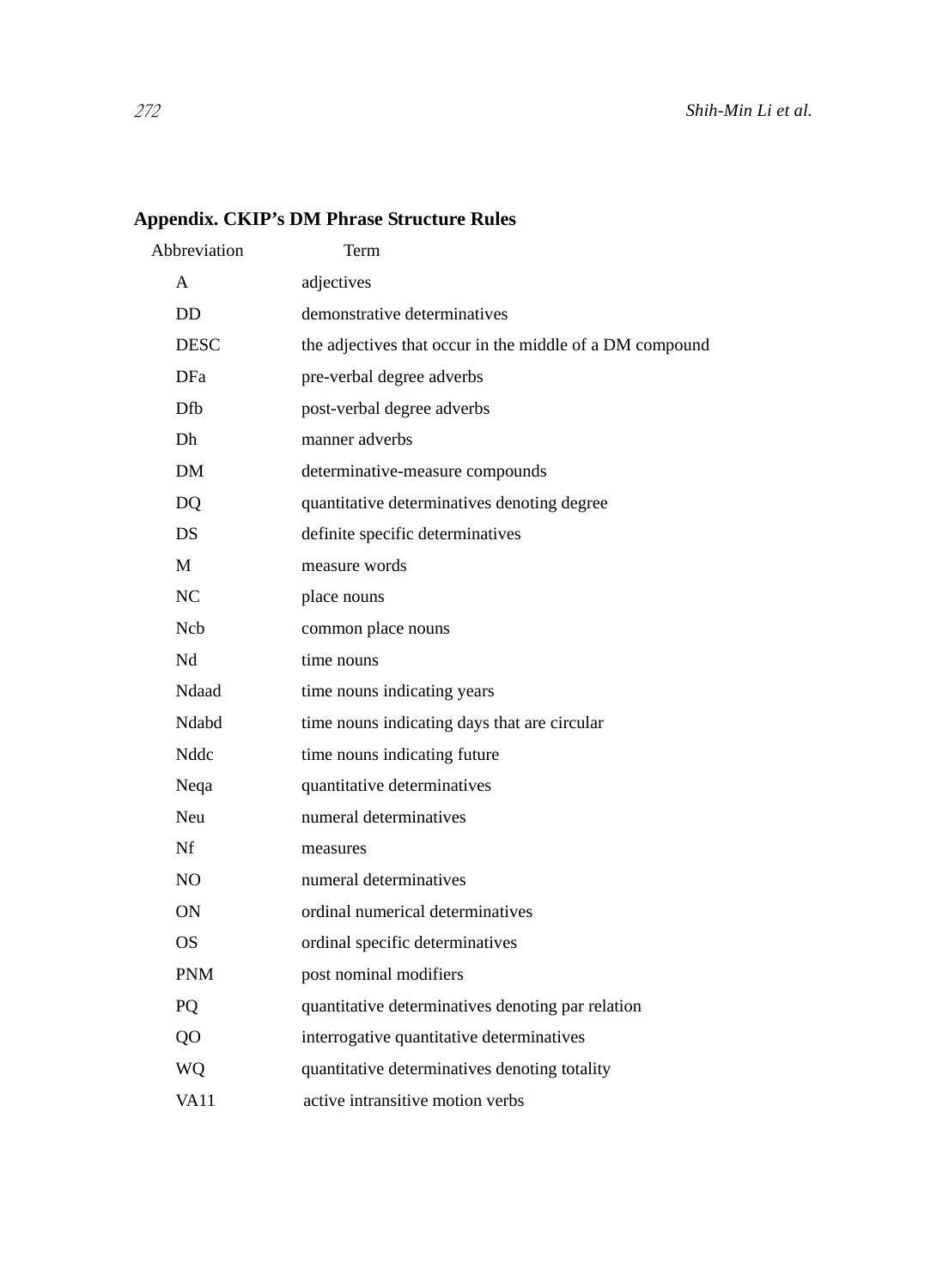NO1 = {○,一,二,兩,三,四,五,六,七,八,九,十,廿,卅,百,千,萬,億,兆,零,幾} ;

- NO2 = {壹,貳,參,肆,伍,陸,柒,捌,玖,拾,佰,仟,萬,億,兆,零,幾};
- NO3  $= \{1, 2, 3, 4, 5, 6, 7, 8, 9, 0, \overline{p}, \overline{f}, \overline{f}, \overline{f}, \overline{f}, \overline{f}\}$ ;
- NO3a = {百,千,佰,仟,萬,億,兆} ;
- $ON = {H, Z, \overline{R}, T, \overline{R}}$ ;
- NC = {國,省,州,縣,鄉,村,鎮,鄰,里,郡,區,站,巷,弄,段,號,地,街,樓,衖,市,洲,部,司,課,院, 科,系,級,股,室,廳} ;
- Ndabe = {清晨,凌晨,早晨,早上,晚上,上午,中午,下午,晨間,午間,晚間,半夜,午夜,晨,午,晚, 傍晚,深夜,晑午,子時,丑時,寅時,卯時,辰時,巳時,午時,未時,申時,酉時,戌時,亥 時} ;
- ND = {微秒,釐秒,秒,秒鐘,分,分鐘,刻,刻鐘,點,點鐘,點多鐘,更,旬,紀,輪,天,日,週,周,禮 拜,季,年,年份,載,號,晚,宿,週年,周年,周歲,會,會兒,陣,世,輩,年期} ;
- ND2 = {時,世紀,年度,月,月份,陣子,學期,學年,年代,下子} ;
- $DESC = \{\pm, \sqrt{1}, \underline{$ 整};
- PNM = {多,餘,半,出頭,好幾,開外,整,正,許,足,之多} ;
- Nfa = {本,把,瓣,部,柄,床,處,期,齣,場,朵,頂,堵,道,頓,錠,闋,棟,幢,檔子,檔,封,幅,發,分, 份,服,個,根,根兒,管,行,戶,件,家,架,卷,具,節,句,屆,箇,捲,劑,隻,尊,盞,張,枝,支, 樁,幀,只,株,折,炷,軸,口,棵,款,客,輛,粒,片,輪,枚,面,門,幕,匹,所,艘,扇,首,乘,襲, 頭,條,長條,台,臺,挺,堂,帖,顆,座,則,冊,任,尾,味,位,頁,葉,房,彎,班,員,介,丸,名, 項,起,間,篇,題,目,招,股,回} ;

 $Nfb = { 4\overline{H}, \Box, \overline{H}, \mathbb{R} \overline{H}, \overline{H} }$ ;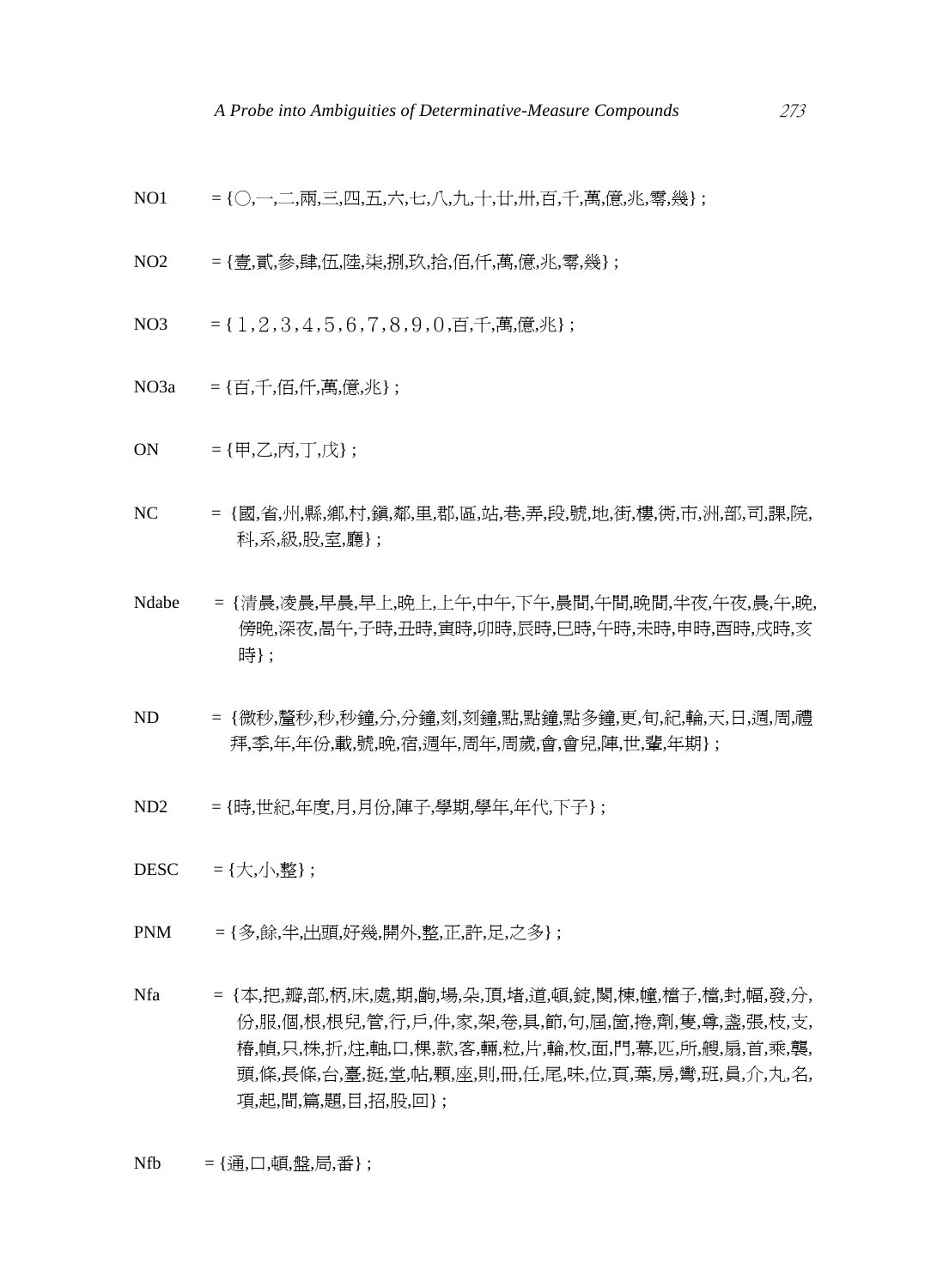274 *Shih-Min Li et al.* 

- Nfc = {對,雙,宗,番,畦,餐,行,身,列,長列,系列,排,長排,副,付,套,筆,串,長串,掛,幫,房,批, 組,窩,綑,捆,群,胎,桌,嘟嚕,部,種,類,樣,樣兒,派,路,壟,落,伙,夥,束,簇,席,疊,紮,色, 票,叢,隊,攤,式,蓬,項} ;
- Nfd = {些,分,分兒,團,堆,泡,綹,撮,把,股,灘,汪,陣,口,口兒,抹,塊,滴,欄,捧,抱,層,重,帶,截, 長截,長截兒,截兒,節,節兒,長節,長節兒,段,段兒,長段,長段兒,絲,絲兒,點,點兒, 片,縷,部份,部分,坨,匹,疋,階,抔,波,道} ;
- Nfe = {盒,盒子,匣,匣子,箱,箱子,櫃子,櫥,櫥子,籃,籃子,簍,簍子,爐子,包,包兒,袋,袋兒,池 子,瓶,桶,聽,罐,罈,盆,鍋,籠,盤,碗,杯,勺,勺子,匙,湯匙,筒,擔,瓶子,桶子,罐子,罈子, 盆子,鍋子,籠子,盤子,杯子,筒子,擔子,籮筐,杓,杓子,茶匙,壺,盅,筐,瓢,鍬,缸} ;
- Nff = {身,頭,臉,鼻子,嘴,肚子,手,腳,桌子,院子,地,屋子,池,腔,家子};
- Nfg = {公厘,公寸,公分,公尺,公丈,公引,公里,市尺,公釐,營造尺,台尺,吋,呎,碼,哩,浬,海 浬,庹,噚,尺,里,釐,寸,丈,米,厘,厘米,海哩,海里,英尺,英里,英呎,英寸,米突,米尺, 微米,毫米,英吋,英哩,光年,公畝,公頃,市畝,營造畝,坪,畝,分,甲,頃,平方公里,平 方公尺,平方尺,平方公分,平方英哩,英畝,公克,公斤,公噸,市斤,台兩,台斤,日斤, 盎司,盎斯,磅,公擔,公衡,公兩,克拉,斤,兩,錢,噸,克,英磅,英兩,公錢,毫克,毫分,公 毫,仟克,公撮,公升,市升,營造升,台升,日升,盎司,品脫,加侖,蒲式耳,公斗,公石, 公秉,公合,公勺,斗,毫升,夸,夸特,夸爾,立方米,立方厘米,立方公分,立方公寸,立 方公尺,立方公里,立方英尺,石,斛,西西,角,毛,元,圓,塊,先令,盧比,法郎,法朗,辨 士,馬克,鎊,英鎊,美元,便士,里拉,日元,日圓,刀,打,令,綸,籮,大籮,焦耳,千卡,仟卡, 燭光,仟瓦,千瓦,伏特,馬力,爾格,瓦特,瓦,卡路里,卡,馬克,仟赫,千赫,兆赫,赫,赫 茲,位元,莫耳,歐姆,法拉第,安培,分貝,居里,微居里,毫居里,毫安培,毫米,毫巴,達 因,牛頓,周波,歲,℃} ;
- Nfh = {程,作,分,厘,毫,絲,圍,指,象限,度,開,開金,聯,師,旅,團,營,伍,班,排,連,球,波,回合, 折,階,摺,等,票,流,棒,聲,次,股} ;
- Nfi = {度,輪,回,次,遍,趟,下,下兒,遭,番,聲,聲兒,響,圈,圈兒,步,把,仗,覺,頓,關,手,手兒, 腳,掌,巴掌,拳,拳頭,眼,口,刀,槌,槌子,板,板子,鞭,鞭子,棒,棍,棍子,陣,針,箭,槍,槍 矛,砲,場,周,曲,跤,記,回合,票} ;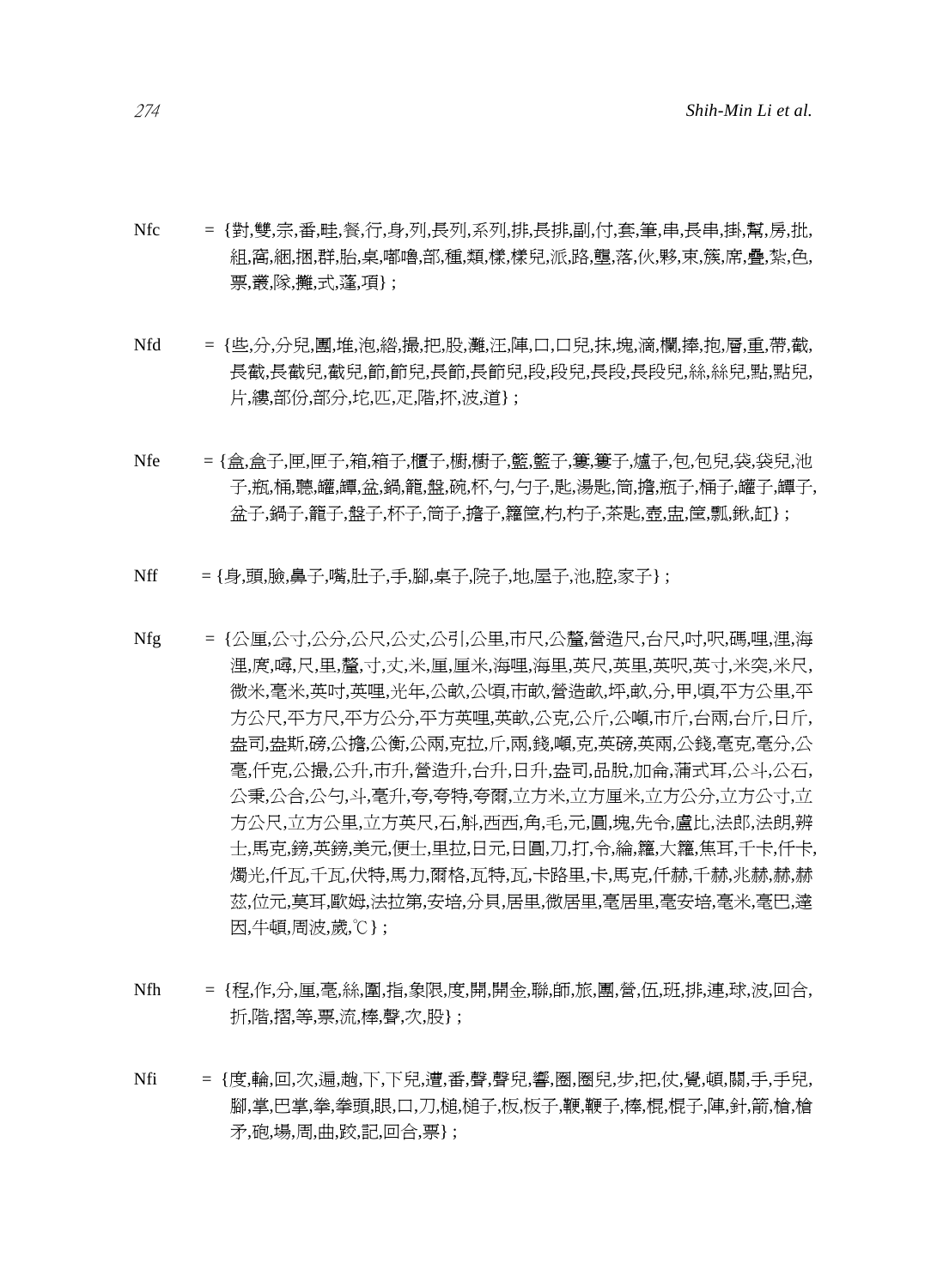- M = Nfa & Nfb & Nfc & Nfd & Nfe & Nfg & Nfh & Nfi & ND;
- $TPNM = {4, 3, 1} \, ;$
- $WO = \{-, +\}$ , 滿, 整, 成, 一切, 所有 };
- QQ = {多少,若干,幾多} ;
- DFa = {很,挺,怪,真,好,極,滿,更,再,頂,最,太,忒,多,夠,非常,異常,十分,尤其,有點,略為,稍 微,比較,不大,過分,過份,這麼,那麼} ;
- DQ1 = {多,許多,許許多多,有些,好些,幾許,有的,少許,多數,少數,大多數,泰半,不少,部分, 一部分,部份,個把} ;
- DQ2  $\rightarrow$  DFa {多,少};
- $PQ = {$   $\oplus$   $\oplus$   $\oplus$   $\oplus$   $\oplus$   $\oplus$   $\oplus$   $\oplus$   $\oplus$   $\oplus$   $\oplus$   $\oplus$   $\oplus$   $\oplus$   $\oplus$   $\oplus$   $\oplus$   $\oplus$   $\oplus$   $\oplus$   $\oplus$   $\oplus$   $\oplus$   $\oplus$   $\oplus$   $\oplus$   $\oplus$   $\oplus$   $\oplus$   $\oplus$   $\oplus$   $\oplus$   $\oplus$   $\oplus$   $\oplus$   $\opl$
- DD = {這,那,哪};
- $OS = \{ \pm, \pm, \hat{m}, \hat{\mathcal{B}}, \hat{m}, \pm, \hat{\mathcal{A}}, \hat{m}, \hat{\pi}, \pm, \frac{1}{2}, \overline{m} \};$
- DS = {本,貴,敝,什麼,啥,諸,何,別,旁} ;
- IN1  $\rightarrow$  { NO1\*, NO3\* };

IN2  $\cdot > NO2^*$ ;

IN3 -> {IN1,IN2} {多,餘,來,幾} ({萬,億,兆}) ;

IN3a  $\rightarrow$  NO3a\*;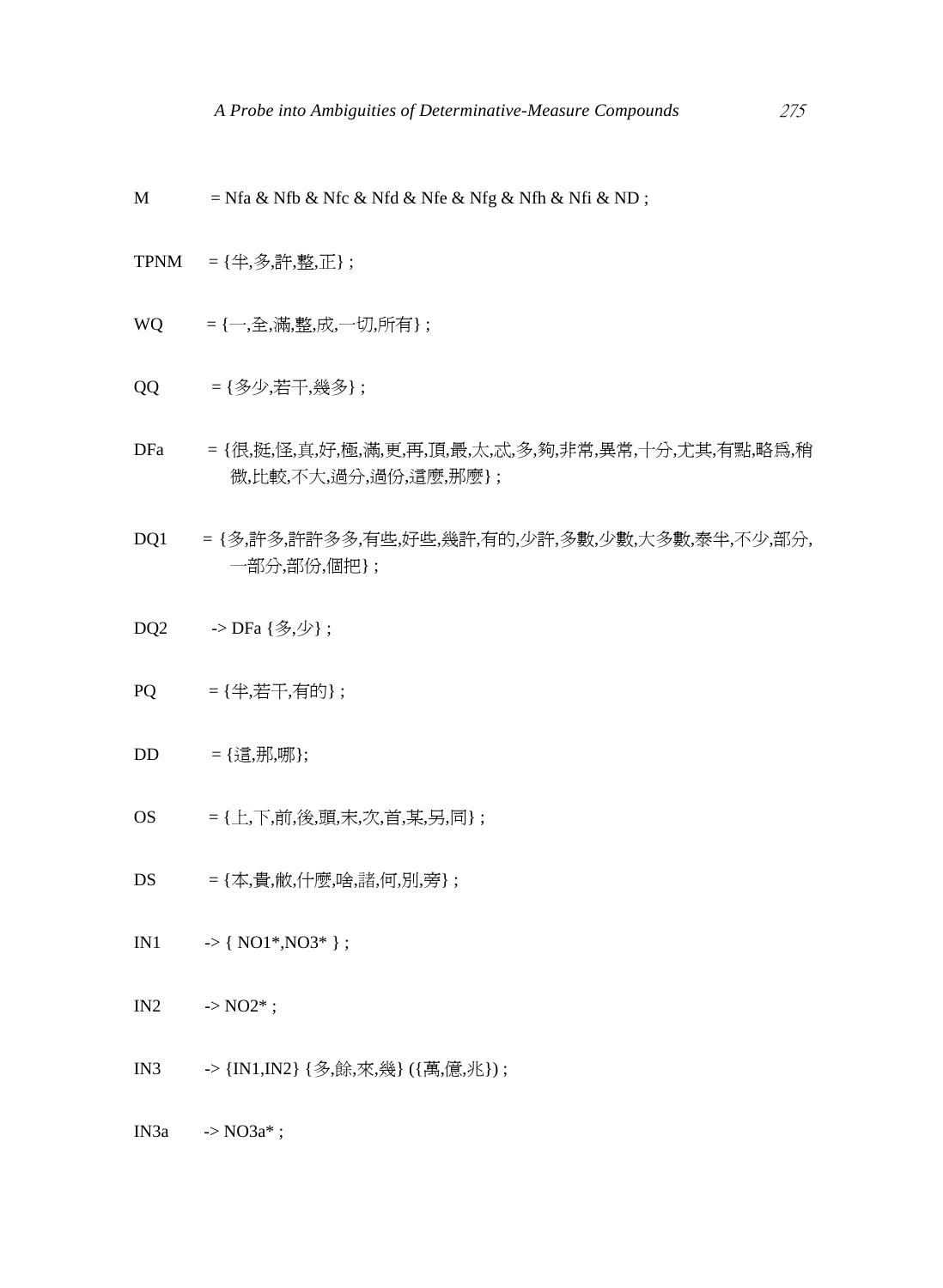- IN4  $\longrightarrow$  { $\perp$ } IN3a;
- IN5  $\rightarrow$  {第} {IN1,IN2};
- DN  $\rightarrow$  IN1 {  $\cdot$ , . ,  $\cdot$ ,  $\mathbb{R}$ } IN1 ;
- NE5a  $\rightarrow$  {IN2} { $-$ , /} {IN2};
- NE5b  $\rightarrow \{IN2\}$   $\{-,\rangle\}$  {IN2}  $\{-,\rangle\}$  {IN2} ;
- FN1  $\rightarrow$  (IN1 {又}) IN1 {分之,一, / } {IN1, DN} ({強,弱}) ;
- FN2  $\rightarrow \{DN, IN1\} \{\% \};$
- FN3  $\rightarrow \{IN1\} \{\vec{m}\} (\{IN1, PNM\})$ ;
- $FN = FN1, FN2, FN3;$
- NA1 -> IN1 {年級};
- NC1 -> IN1 {鄰,巷,弄,段,號,樓};
- NC2 -> IN1 {樓,號} {之,-} IN1;
- NC3  $\rightarrow$  IN1 {之,-} IN1 {號} ;
- ND1 -> {IN1,這,那) ND;

 $ND3$   $\rightarrow$   $IN1 ND2$ ;

 $ND4$   $\rightarrow$  IN1 ND (PNM,TPNM);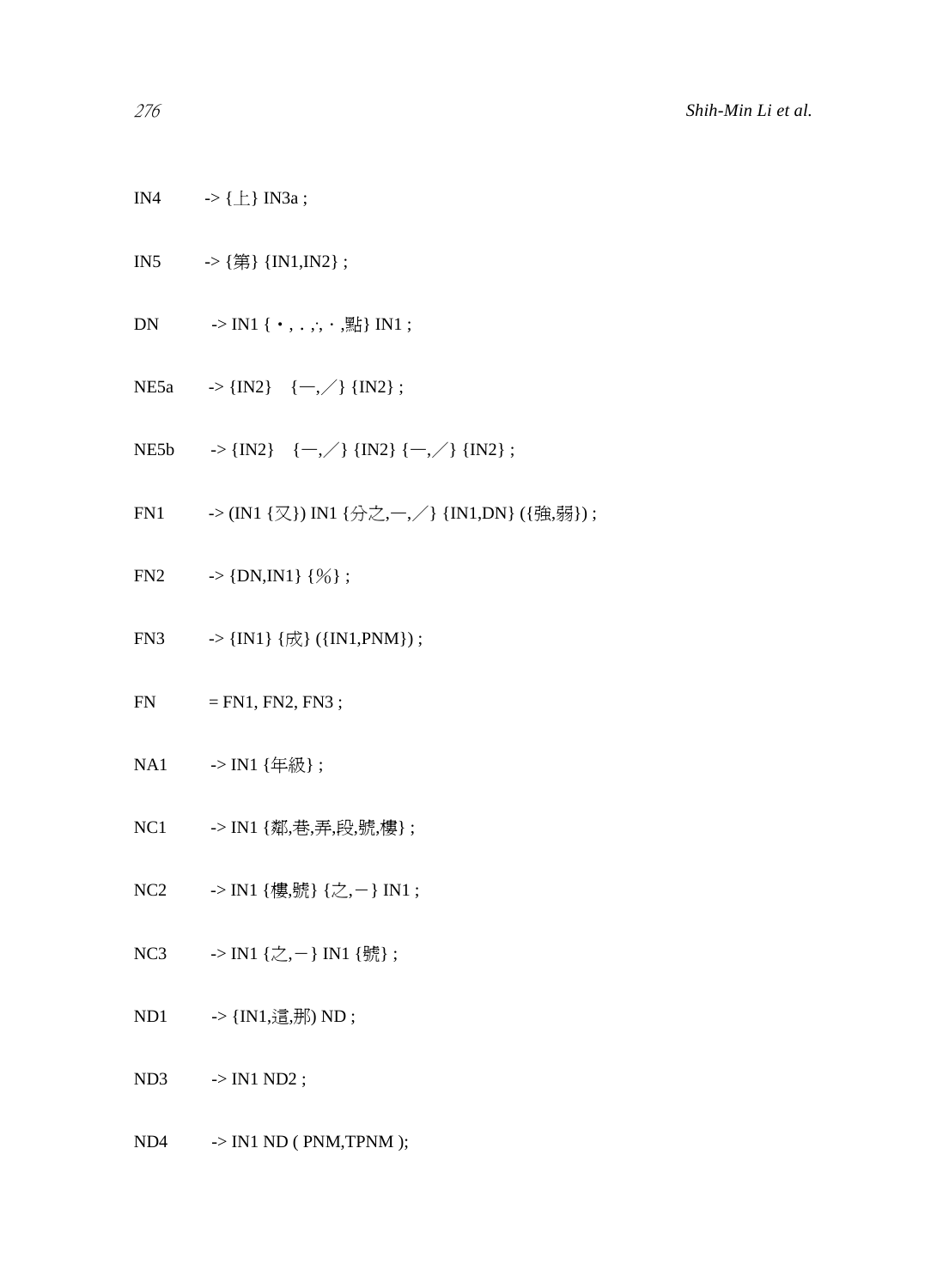- ND5 -> {這,那} {時,陣子,下子};
- $ONP \longrightarrow ONM;$
- NOP1  $\rightarrow$  IN1 (DESC) ({ $\leftrightarrow$ }) M;
- $NOP2 \longrightarrow DESC \text{ (\n4) M ;}$
- $NOP3$   $\rightarrow$   $IN1$   $PNM$ ;
- $NOP4$   $\rightarrow$   $M (PNM)$ ;
- NOP5  $\rightarrow$  {IN3,DN,FN,雙} M;
- NOP -> {FN,NOP1,NOP3,NOP4,NOP5} ;
- $WQP \longrightarrow WQ M;$
- $WQP$   $\longrightarrow$   $WQ$  Nff ;
- WQP ->{整整,滿滿} NOP1;
- $QQP$   $\rightarrow$   $QQ$  NOP4 ;
- DQP1 -> {好幾} {NOP1,NOP2,NOP4} ;
- $DQP2 \longrightarrow \{DQ1, DQ2\} M;$

 $DQP \longrightarrow \{DQP1, DQP2\}$ ;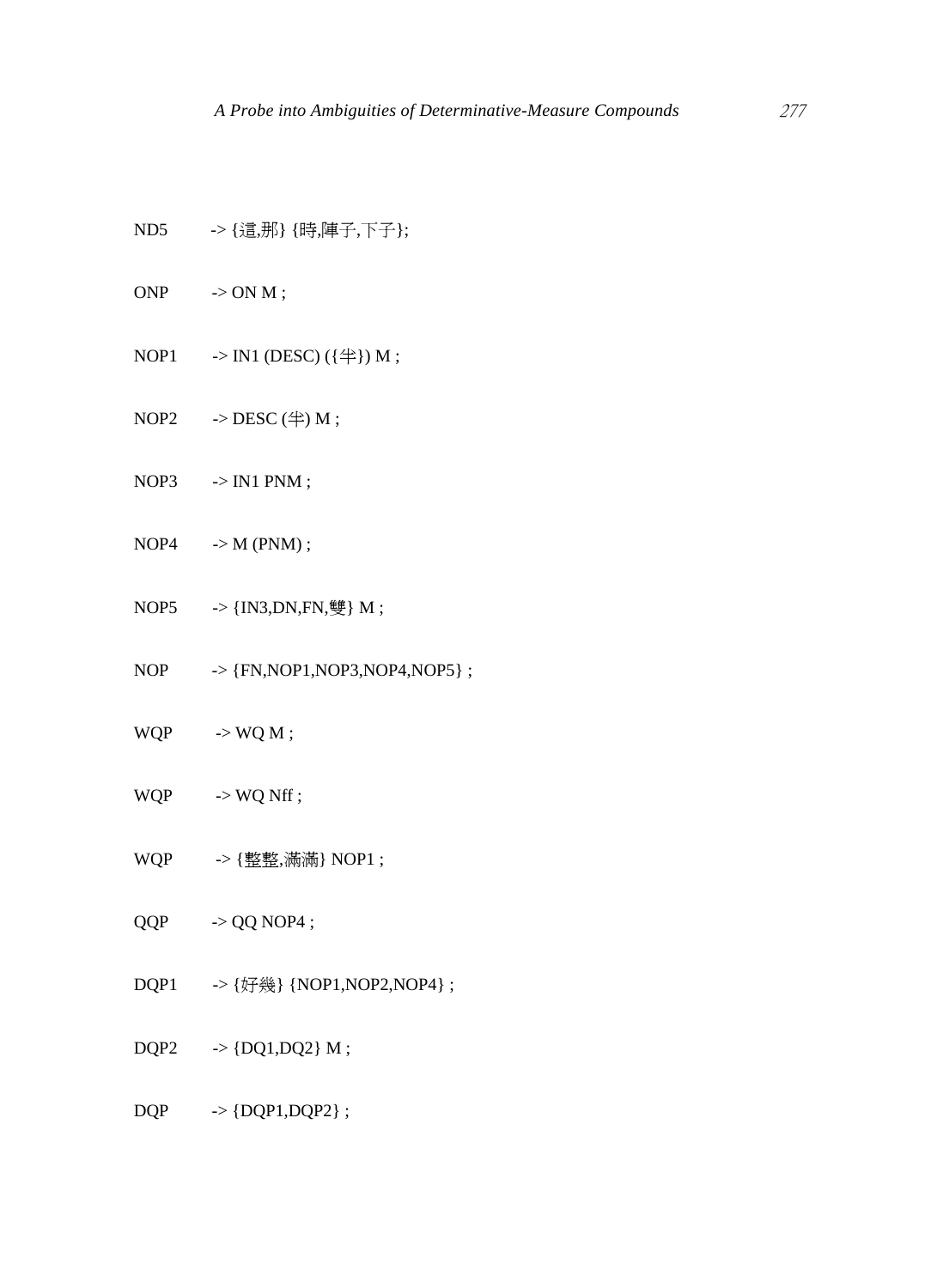- PQP1 ->{數}{NOP1,NOP2,NOP4};
- $PQP2 \longrightarrow PQ NOP4 ;$
- $PQP \longrightarrow {PQP1, PQP2};$
- $XQP \longrightarrow \{WQP, QQP, DQP, PQP\}$ ;
- CNP -> IN1 {年} {IN1,ON} {班} ;
- DSP1 ->{他} {國,省,州,縣,鄉,村,鎭,鄰,里,郡,區,站,巷,弄,段,號,地,樓,衖,市,洲};
- $DSP2 \t>> {$ 該 {NOP,PQP} ;
- $DSP3 \longrightarrow DS M$ ;
- $DSP \rightarrow \{DSP1, DSP2\}$ ;
- $OSP1 \longrightarrow {\$  (第 } NOP1;
- $OSP2 \longrightarrow {\fbox{$\#\}$} \{XQP, NOP, DSP2\} \; ;$
- OSP2 ->{各}{XQP,NOP,DSP2};
- OSP2  $\rightarrow$  {逐 } M;
- OSP3 -> {另外,近,將近} {PQP,NOP1,NOP5};

 $OSP4 \rightarrow OS \{NOP, PQP\};$ 

DDP1 -> DD {WQP,DQP,PQP,NOP,NOP2} ;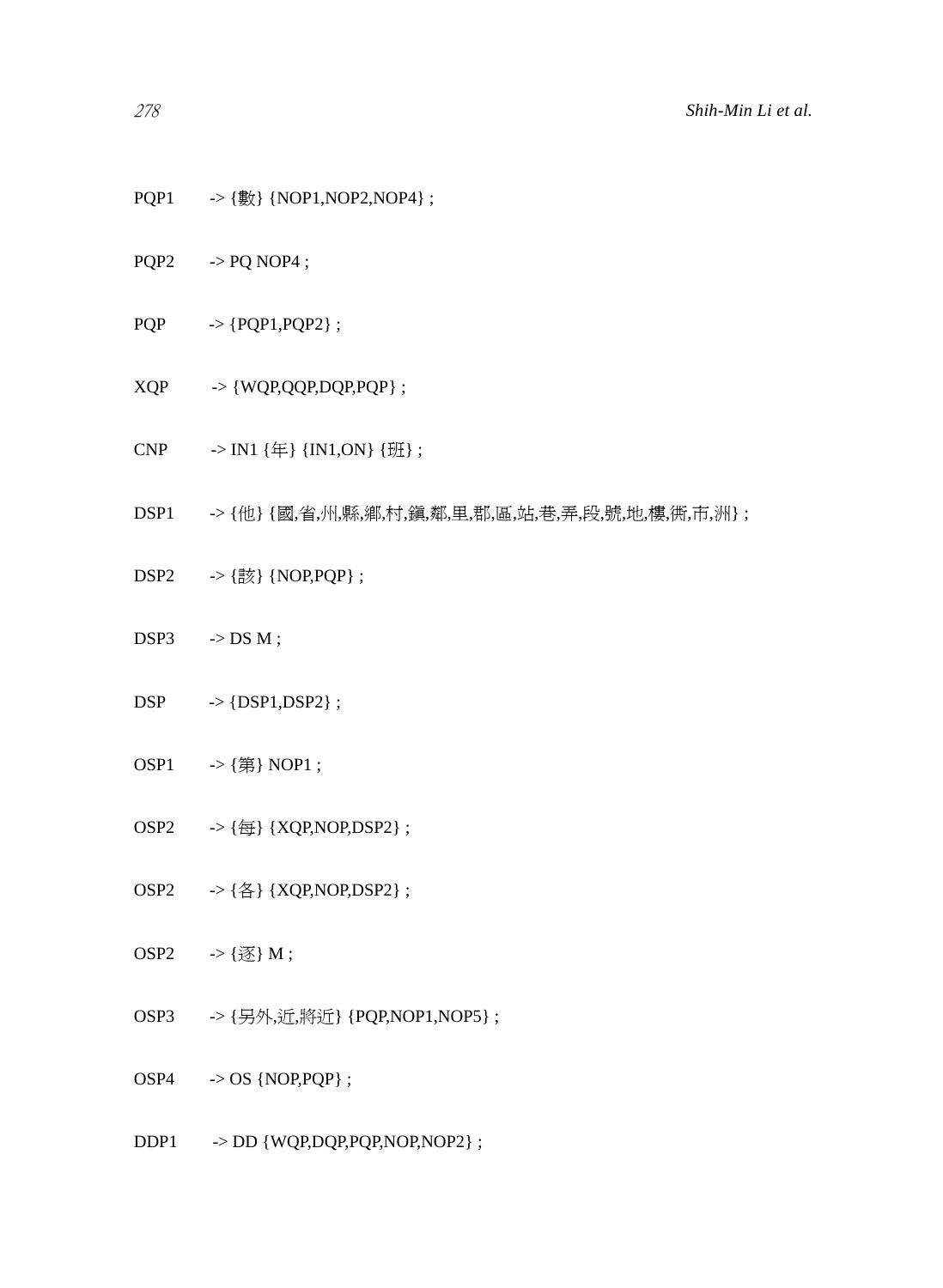- DDP2  $\rightarrow \{ \nparallel \} \{OSP1, NOP \}$ ;
- OSP -> {OSP1,OSP2,OSP4} ;
- OHSP -> ({其它,其他,其餘}) {任何} {NOP1,DSP} ;
- HOSP  $\rightarrow$  ({任何}) {其它,其他,其餘} {XQP,DDP1,OSP,NOP,ONP} ;
- $STDM \longrightarrow IN1 \{\{\text{\#}\}\} IN1;$
- $RNOP1 \rightarrow NN1$  (DESC) M;
- RNOP2  $\rightarrow$  { $\#$ } M;
- RNOP3  $\rightarrow$  {DESC,  $\vec{R}$ } M ;
- RD13  $\rightarrow$  ({-}) M M ;
- Nac  $\rightarrow \{NA1\};$
- $Ncb \rightarrow \{NC1, NC2, NC3, CNP, DSP1\}$ ;
- Neqa -> {WQ,QQ,DQ1,DQ2,PQ,FN1,FN2,FN3,NOP3,RD13} ;
- $Neqb \rightarrow \{PNM,TPNM\}$ ;
- Nep  $\rightarrow$  {DD};
- $Nes \rightarrow \{OS, DS\};$